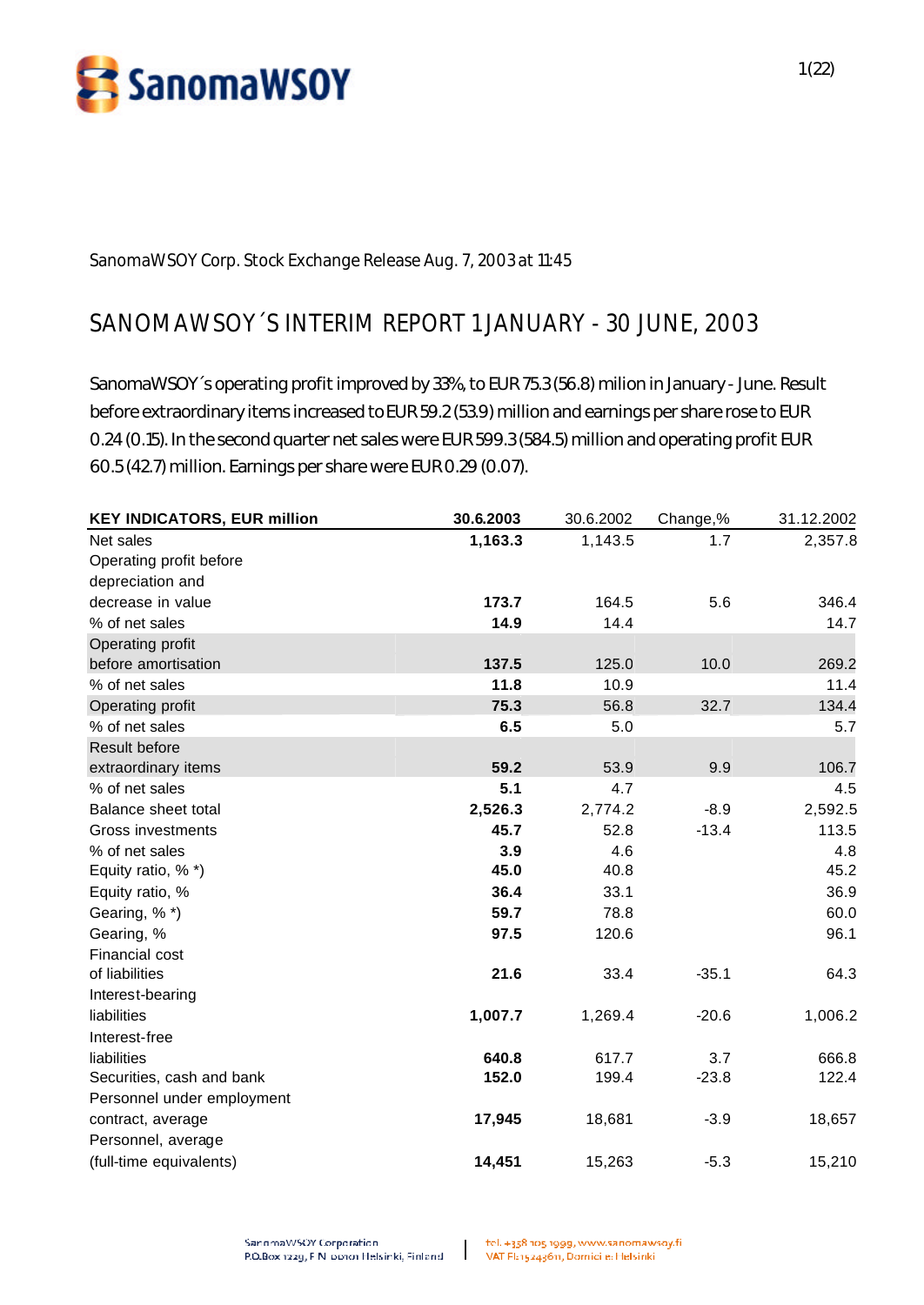

| Earnings/share, EUR<br>Cash flow/share, EUR | 0.24<br>0.50 | 0.15<br>0.46 | 63.7<br>9.3   | 0.22<br>1.33 |
|---------------------------------------------|--------------|--------------|---------------|--------------|
| Equity/share, EUR                           | 5.63         | 5.55         | $1.5^{\circ}$ | 5.70         |
| Market capitalisation                       | 1.575.7      | 1.494.0      | 5.5           | 1.319.1      |

\*) Capital notes included in equity

### **Outlook for 2003**

The economy of the euro area will grow slowly in 2003. The Research Institute of the Finnish Economy (ETLA) forecast in June that GDP would grow in 2003 in the euro area by only 0.5% and in Finland by 1.6%. Media advertising continues to be sluggish in most of the countries in which SanomaWSOY operates.

SanomaWSOY's net sales are forecast to grow faster than GDP in Finland in 2003. The trend in newspaper, magazine and television advertising is crucial to this growth as this accounts for approximately one-fifth of the Group's net sales. Operating profit will grow considerably due to operational streamlining, cost cutting and improved business management.

#### **Net sales**

SanomaWSOY's net sales increased by 2% in the first half of 2003, amounting to EUR 1,163.3 (1,143.5) million, with SWelcom and Rautakirja generating most of this growth. The Group's advertising sales represented 22% (22%) of total net sales.

#### **Result**

The Group's operating profit improved significantly and rose by 33% to EUR 75.3 (56.8) million. The comparable operating profit increased by even more, improving in all divisions. Operating profit for the first half of 2003 included some EUR 12 million in gains on the sale of shares in the Norwegian company A-pressen ASA, whereas in January - June 2002 the most substantial gains on sales of assets amounted to approximately EUR 25 million. EBITA (operating profit before amortisation of goodwill, consolidated goodwill and immaterial rights) amounted to EUR 137.5 (125.0) million.

Result before extraordinary items increased to EUR 59.2 (53.9) million and earnings per share rose to EUR 0.24 (0.15). Cash flow from operations totalled EUR 73.8 (63.0) million and cash flow per share was EUR 0.50 (0.46).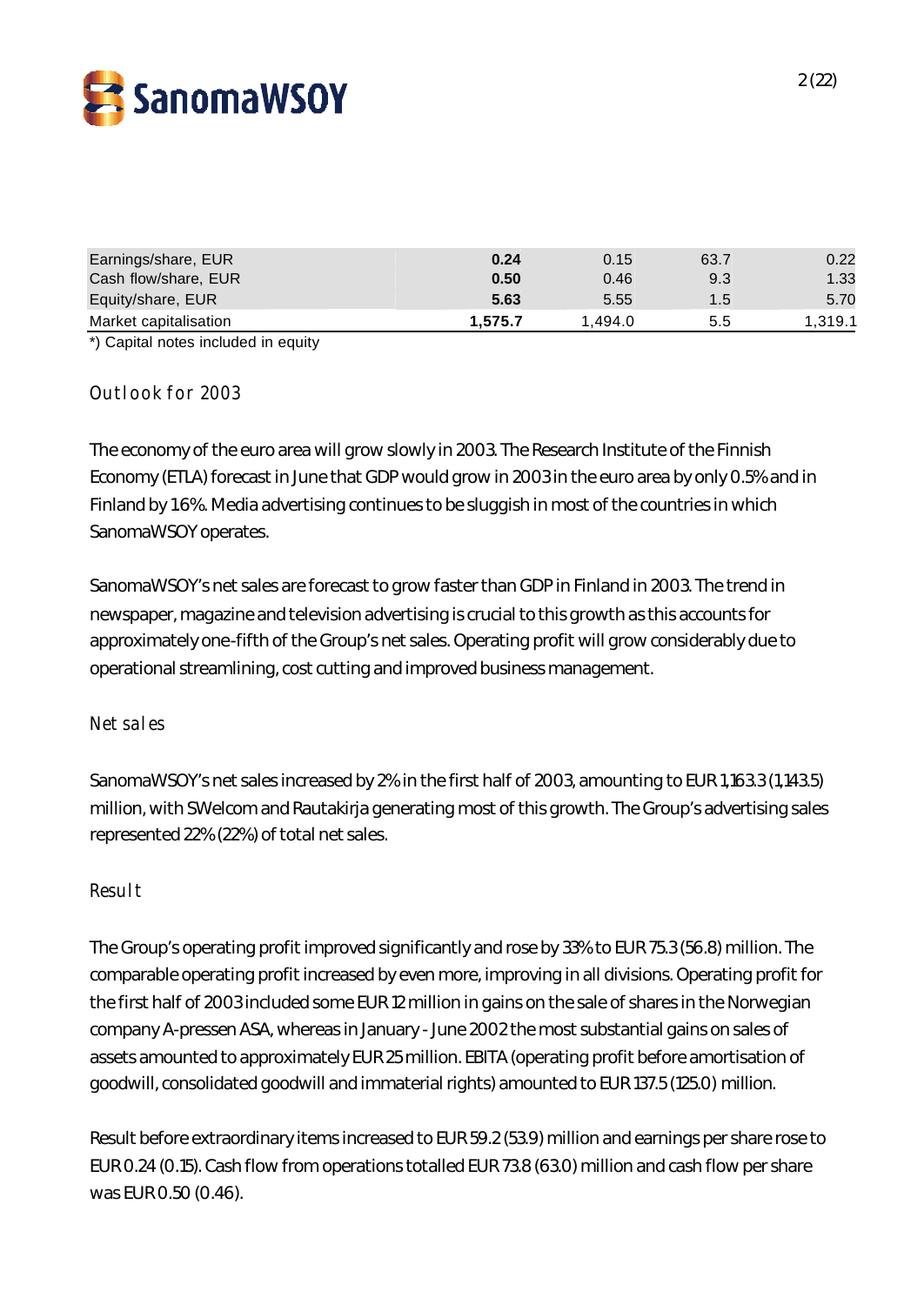

**Balance sheet and financial position**

The Group's consolidated balance sheet total amounted to EUR 2,526.3 (2,774.2) million at the end of June (31.3.2003: EUR 2,529.8 million). The Group's financial position improved considerably compared to the previous year, but was affected by the payment of an annual cash dividend in the second quarter. The equity ratio, including capital notes, was 45.0% (40.8%; 31.3.2003: 46.3%). Capital notes have a positive impact of 8.6 percentage points on the equity ratio. Shareholders' equity, excluding capital notes, amounted to EUR 862.5 (768.1; 31.3.2003: 889.3) million. Interest-bearing liabilities, including capital notes, totalled EUR 1,007.7 (1,269.4; 31.3.2003: 941.5) million. Net debt was EUR 855.7 (1,069.9; 31.3.2003: 840.3) million.

The book value of securities and cash was EUR 152.0 (199.4) and their market value was EUR 153.4 (219.7) million. The figures include a selling price of EUR 49.1 million of the holding in A-pressen ASA. The divestment was completed in June. The book value of investments in shares was EUR 33.7 (85.7) and their market value was EUR 35.1 (105.3) million.

SanomaWSOY's financial income decreased substantially and totalled EUR 11.5 (47.8) million during the first half of the year, as there were no substantial gains on sales from realising the share portfolio this year. Financial income comprised mainly dividends on non-current assets, EUR 4.7 (6.2) million, and interest income and gains on sales of shares, EUR 3.9 (39.4) million. In line with the Group's strategy, almost all of the securities have been realised. Financial expenses amounted to EUR 27.6 (50.6) million and were mainly related to interest expenses on interest-bearing liabilities. Unrealised decreases in the value of securities were EUR 0.6 (14.7) million.

# **Investments**

SanomaWSOY's investments totalled EUR 45.7 (52.8) million during the first half of the year. The biggest investor (EUR 16.3 million) was Rautakirja, which expanded its activities in Finland as well as in the Baltic Countries and the Czech Republic. R&D expenditure recorded as expenses totalled EUR 3.3 (11.2) million.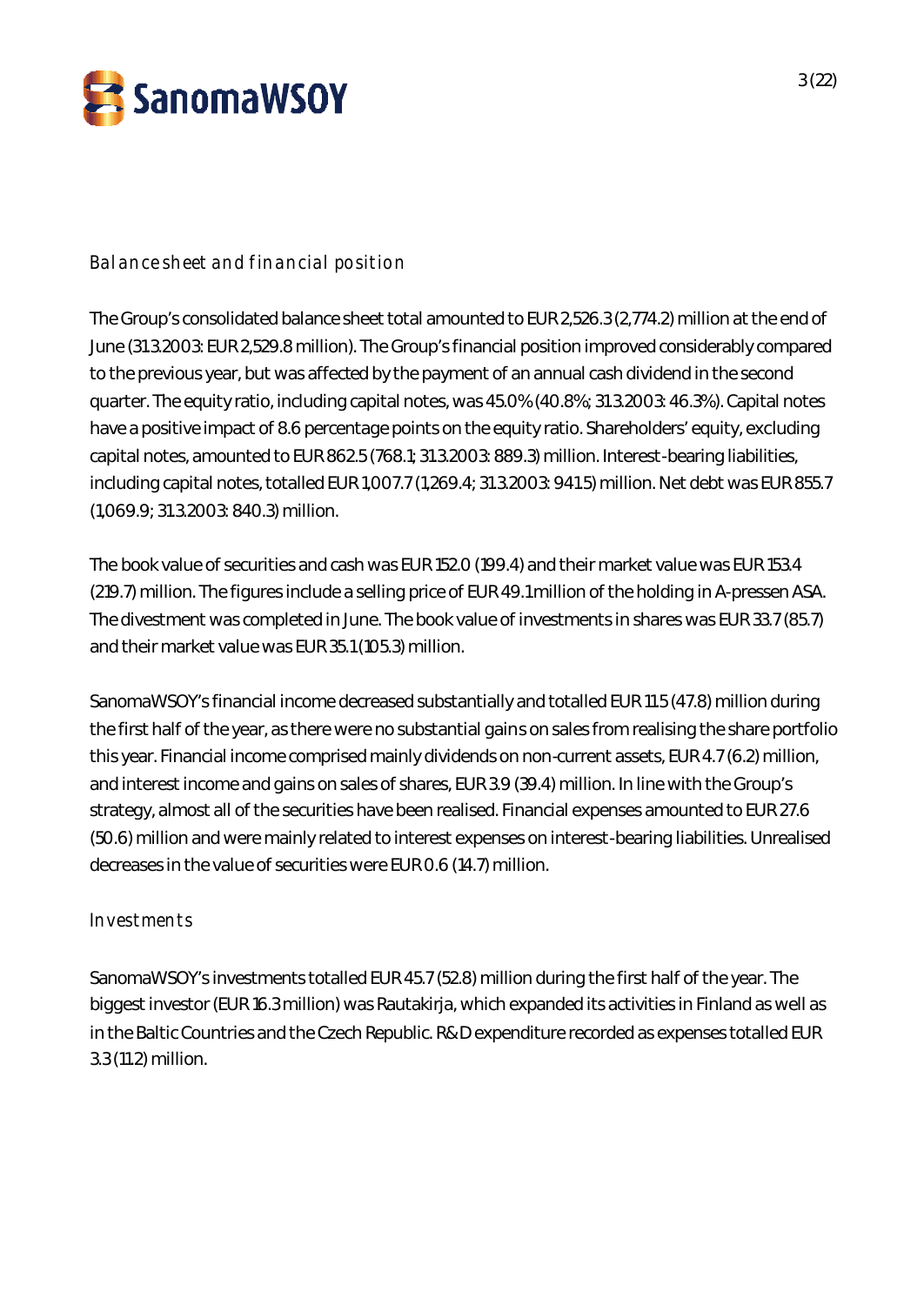

# **Market situation**

The accelerated growth in media advertising produced by the general election in Finland slowed during the second quarter of the year. According to TNS Gallup Adex, media advertising increased by 3% in the first six months of the year. Newspaper advertising grew by 4%, but job advertising declined by 17%. Television advertising rose by 3% while magazine advertising remained at the previous year's level. Magazine advertising declined during the first half of the year in most of the countries in which Sanoma Magazines operates except for Eastern Central Europe. The Finnish retail market grew by 4% over the same period.

### **Key events**

SanomaWSOY continued its strategy of selling non-core assets and in June sold its 29.47% holding (2,624,276 shares) in the Norwegian media company A-pressen ASA for NOK 155 per share.

In April, Sanoma divested the operations of its distribution company Leijonajakelu Oy to Finland Post. The transaction is subject to approval by the competition authorities. As a result of the divestment, about 1,900 employees of Leijonajakelu will transfer to the service of Finland Post. Leijonajakelu's net sales in 2002 totalled EUR 69.7 million, most of which were internal Sanoma sales.

Rautakirja, in which SanomaWSOY previously had a 57% holding, was merged into SanomaWSOY on 1 March 2003. Rautakirja shareholders received a merger consideration of 5.3 new SanomaWSOY Series B shares for each Rautakirja A- or B-share. At the time of the merger Rautakirja Oyj was delisted by the Helsinki Exchanges and Rautakirja's business operations were incorporated into the new Rautakirja Corporation, which continues operating on the existing basis.

# **Corporate governance**

The Annual General Meeting held in April elected ten members to the company's new Board of Directors. The new members elected were Ms Sari Baldauf, President of Nokia Networks, Mr Seppo Kievari, President of Sanoma Corporation, and Mr Sakari Tamminen, President & CEO of Rautaruukki Corporation as of 1 January 2004. The members re-elected to the new Board were Mr Jaakko Rauramo (Chairman of the Board), Mr Paavo Hohti (Vice Chairman), with Mr Robert Castrén, Ms Jane Erkko, Mr Kyösti Järvinen, Mr Robin Langenskiöld, and Mr Hannu Syrjänen as ordinary members. Mr Aatos Erkko, Mr Esko Koivusalo, Ms Marjukka af Heurlin, and Ms Rafaela Seppälä resigned from the Board.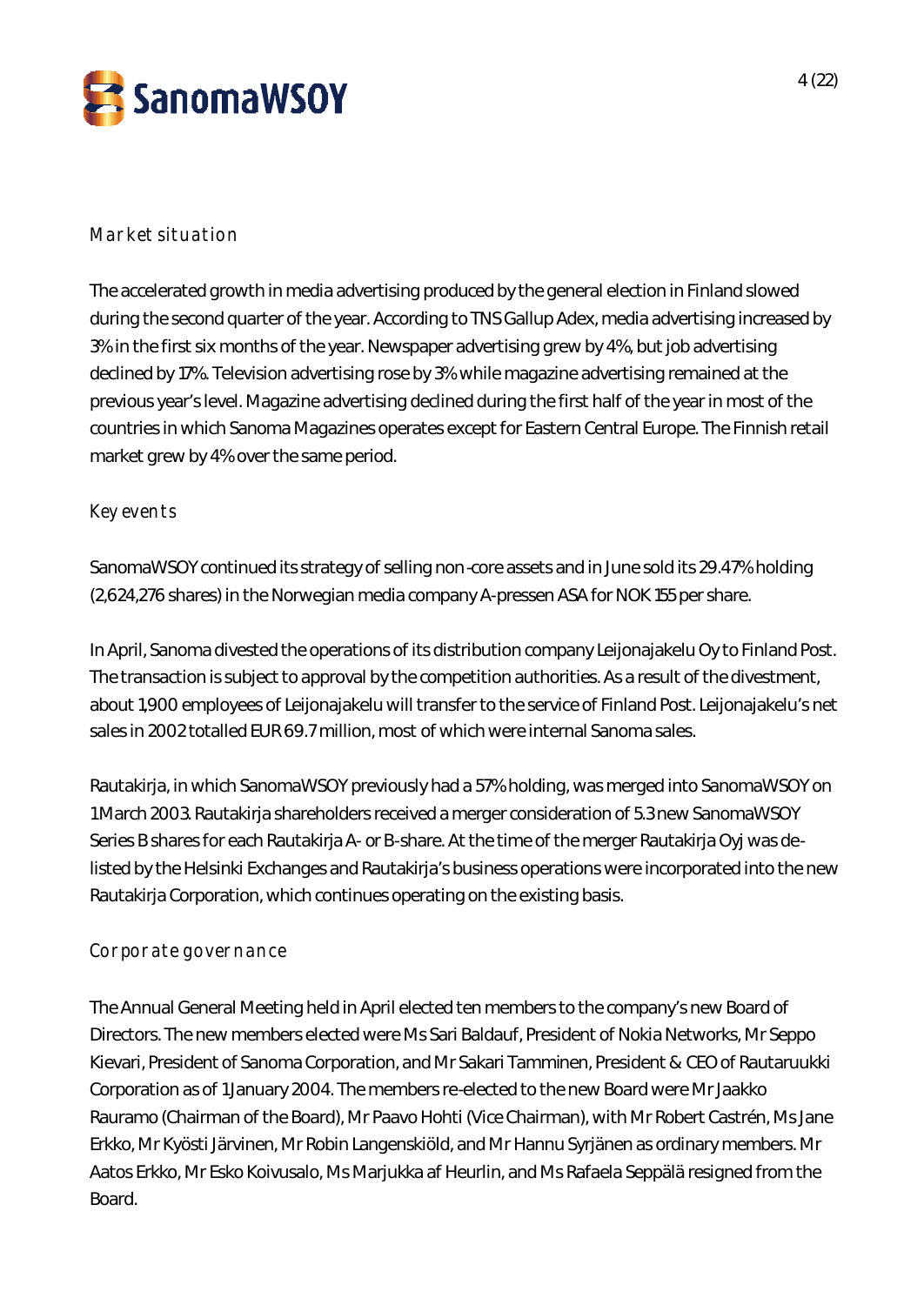

### **Dividend**

SanomaWSOY paid a dividend of EUR 0.40 per share for 2002. The date of record for the dividend payment was 4 April 2003 and the dividend was paid on 10 April 2003.

### **Shares**

In connection with the merger of Rautakirja, SanomaWSOY issued a total of 33,550,850 new Series B shares, of which SanomaWSOY's subsidiaries Sanoma Corporation and Werner Söderström Corporation received a total of 18,773,018 Series B shares as merger consideration. SanomaWSOY's AGM decided to decrease the company's share capital by EUR 8,072,397.74 and to invalidate without consideration the shares which came into the possession of the above-mentioned subsidiaries in order to dismantle intra-Group cross-ownership. The amount of EUR 8,072,397.74 equalling the aggregate book counter-value of the invalidated shares was transferred to the premium fund, and the decrease therefore has no impact on the restricted equity of the company. The decrease in share capital was entered in the Finnish Trade Register on 30 April 2003.

As a result of the invalidation, the share capital of SanomaWSOY Corporation decreased from EUR 77,001,151.78 to EUR 68,928,754.04, and the number of Series B shares was reduced from 155,851,954 to 137,078,936. The number of Series A shares remains at 23,220,492. After the invalidation, SanomaWSOY holds 7,187,276 of its own Series B shares through its subsidiary Tiikerijakelu Oy, equivalent to 4.48% of total shares and 1.19% of voting rights.

In the first six months of 2003, SanomaWSOY's Series A shares were traded at an average price of EUR 10.04, with a low of EUR 9.00 and a high of EUR 10.98. Series B shares were traded at an average price of EUR 8.66, with a low of EUR 7.62 and a high of EUR 10.40. The turnover of shares totalled EUR 42.0 (50.0) million. Most of the shares traded were Series B, of which roughly 4.8 million shares were traded. None of the convertible capital notes issued in 2001, the conversion period of which began on 2 January 2002, had been converted into shares by the end of the review period. The imputed conversion price of a share is EUR 15.91.

The shareholders' agreement, signed by the major shareholders of SanomaWSOY on 14 May 1998, expired on 14 May 2003 pursuant to the agreed five years' duration. No new such agreement will be signed, nor is the company aware of other existing shareholders' agreements.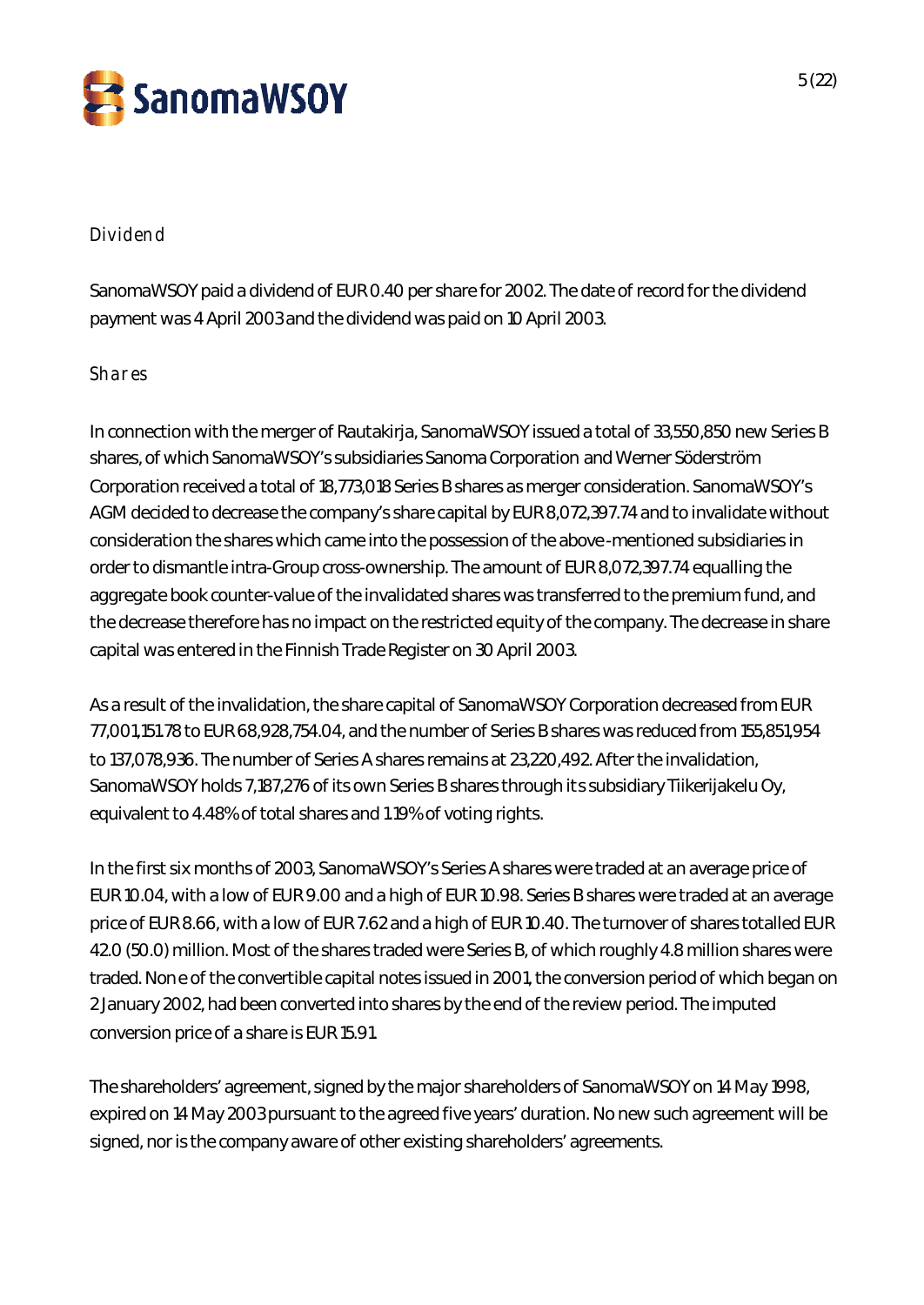

# **Authorisations of the Board of Directors**

The AGM held on 1 April 2003 authorised the Board to decide, within one year of the AGM, on an increase of share capital by one or more rights issues, issuance of one or more convertible bond loans and/or option rights so that the new shares subscribed under the rights issue and/or converted against the convertible bonds, and/or the new shares subscribed under the option rights, shall be of Series B, and that their aggregate number may not exceed 29,104,319 shares and the total increase of share capital may not exceed EUR 12,514,857.17.

### **IAS**

SanomaWSOY's IAS project has progressed as planned. The Group will start reporting according to IAS/IFRS in 2005. Some modifications to the accounting practice will take place in 2004. The changes relating to future IAS reporting will be illustrated in more detail in the January - September 2003 Interim report.

### SANOMA MAGAZINES

Magazine publishing and press distribution. Sanoma Magazines is Europe's fifth-largest magazine publisher. The division publishes some 220 titles and operates in nine different counties: the Netherlands, Belgium, Finland, Sweden, Hungary, the Czech Republic, Croatia, Romania and Slovakia. Aldipress is the biggest magazine distributor in the Netherlands.

| <b>KEY INDICATORS, EUR million</b> | 30.6.2003 | 30.6.2002 | Change,% | 31.12.2002 |
|------------------------------------|-----------|-----------|----------|------------|
| Net sales                          | 483.1     | 492.2     | $-1.9$   | 1,008.1    |
| Operating profit                   |           |           |          |            |
| before amortisation                | 72.0      | 80.7      | $-10.8$  | 147.7      |
| % of net sales                     | 14.9      | 16.4      |          | 14.6       |
| Operating profit                   | 32.0      | 34.6      | $-7.5$   | 58.2       |
| % of net sales                     | 6.6       | 7.0       |          | 5.8        |
| Operating profit excl.             |           |           |          |            |
| associated companies               | 24.7      | 26.8      | $-7.7$   | 42.4       |
| % of net sales                     | 5.1       | 5.4       |          | 4.2        |
| Balance sheet total                | 1,555.1   | 1,710.0   | $-9.1$   | 1,654.5    |
| Gross investments                  | 7.1       | 11.9      | $-40.4$  | 18.7       |
| Personnel under                    |           |           |          |            |
| employment contract,               |           |           |          |            |
| average                            | 4,452     | 4,862     | $-8.4$   | 4,835      |
| Personnel, average                 |           |           |          |            |
| (full-time equivalents)            | 3,900     | 4,296     | $-9.2$   | 4,228      |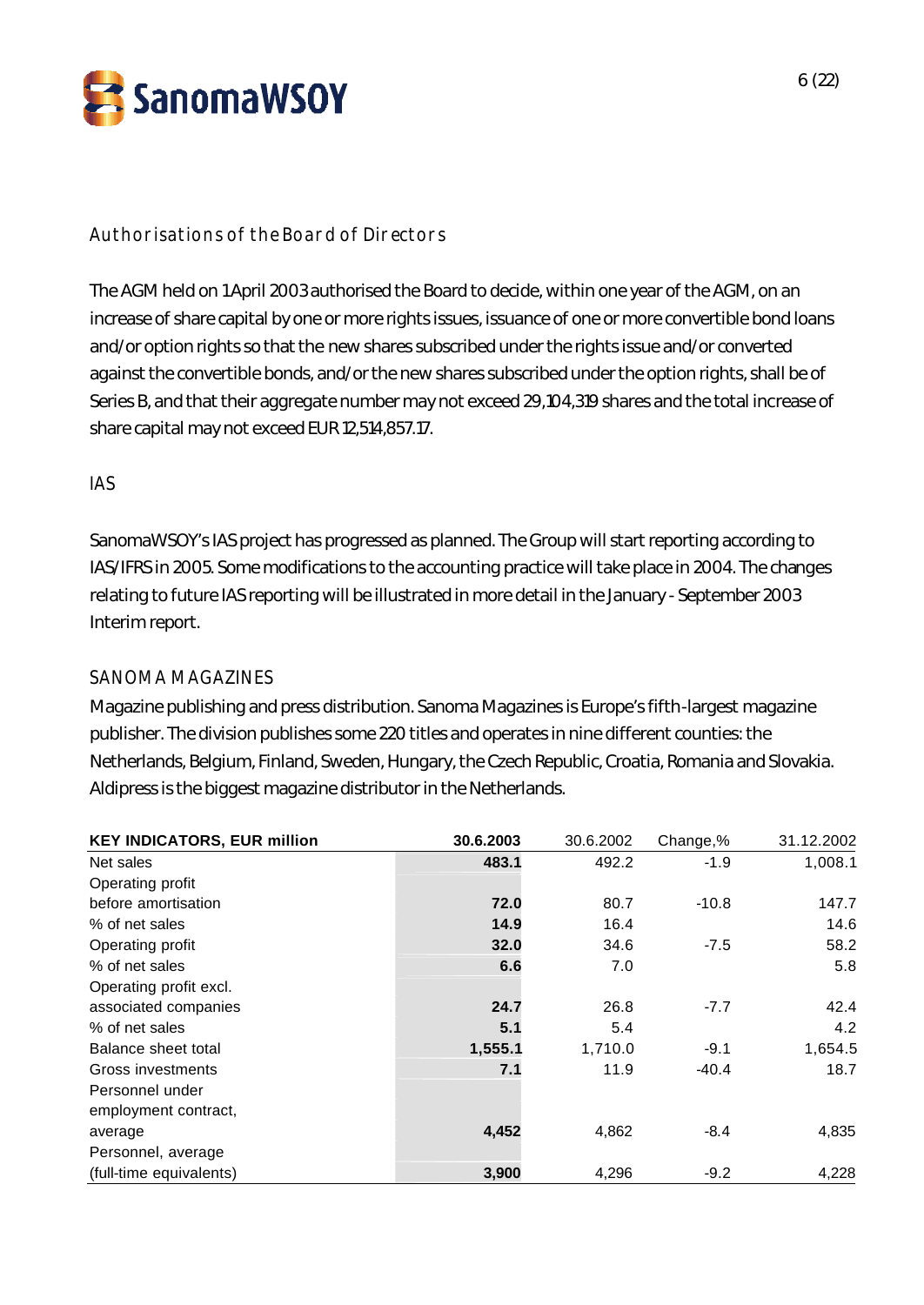

#### **OPERATIONAL INDICATORS, 1.1 - 30.6.**

|                       | 2003    | 2002*)  |
|-----------------------|---------|---------|
| Number of copies sold |         |         |
| (press distribution/  |         |         |
| Aldipress), thousands | 54,784  | 63,590  |
| Number of magazines   |         |         |
| published             | 218     | 214     |
| Magazine copies       |         |         |
| sold, thousands       | 204,538 | 209,713 |
| Number of advertising |         |         |
| pages sold            | 22,674  | 24,715  |

\*) The comparative data for 2002 has been adjusted according to the present accounting principles

Sanoma Magazines' net sales amounted to EUR 483.1 (492.2) million in the first half of 2003. Net sales at Sanoma Uitgevers totalled EUR 225.1 (234.9) million. Net sales at Sanoma Magazines Finland increased to EUR 83.3 (81.8) million and net sales at Sanoma Magazines Belgium to EUR 76.8 (75.8) million. Sanoma Magazines International's net sales increased to EUR 50.2 (48.9) million despite the divestment of the British crossword publishing unit BEAP in April 2002. Net sales at Aldipress totalled EUR 99.6 (104.0) million.

Sanoma Magazines' advertising sales decreased by 5% and accounted for some 23% (24%) of Sanoma Magazines' total net sales in the January - June period. Advertising sales decreased in several countries but grew in most of the Eastern Central European countries.

Circulation sales developed better than advertising sales, and comparable circulation sales excluding the sales of BEAP rose by 3%. Circulation sales increased in the Netherlands and Finland. In the Czech Republic, Romania and Croatia circulation sales increased mainly due to launches.

Sanoma Magazines' operating profit for the first half year declined to EUR 32.0 (34.6) million. Sanoma Magazines' EBITA amounted to EUR 72.0 (80.7) million, representing some 15% of net sales. Comparable operating profit improved, however, partly due to cost cutting programmes and lower paper prices. In 2002, the operating profit for the first half year included the result of BEAP in January - March as well as gains on the sales of BEAP in April and Sanoma Magazines Finland's Blue Book Business Unit in March. The good result was largely due to the successful integration of Sanoma Magazines and improved efficiency in business operations.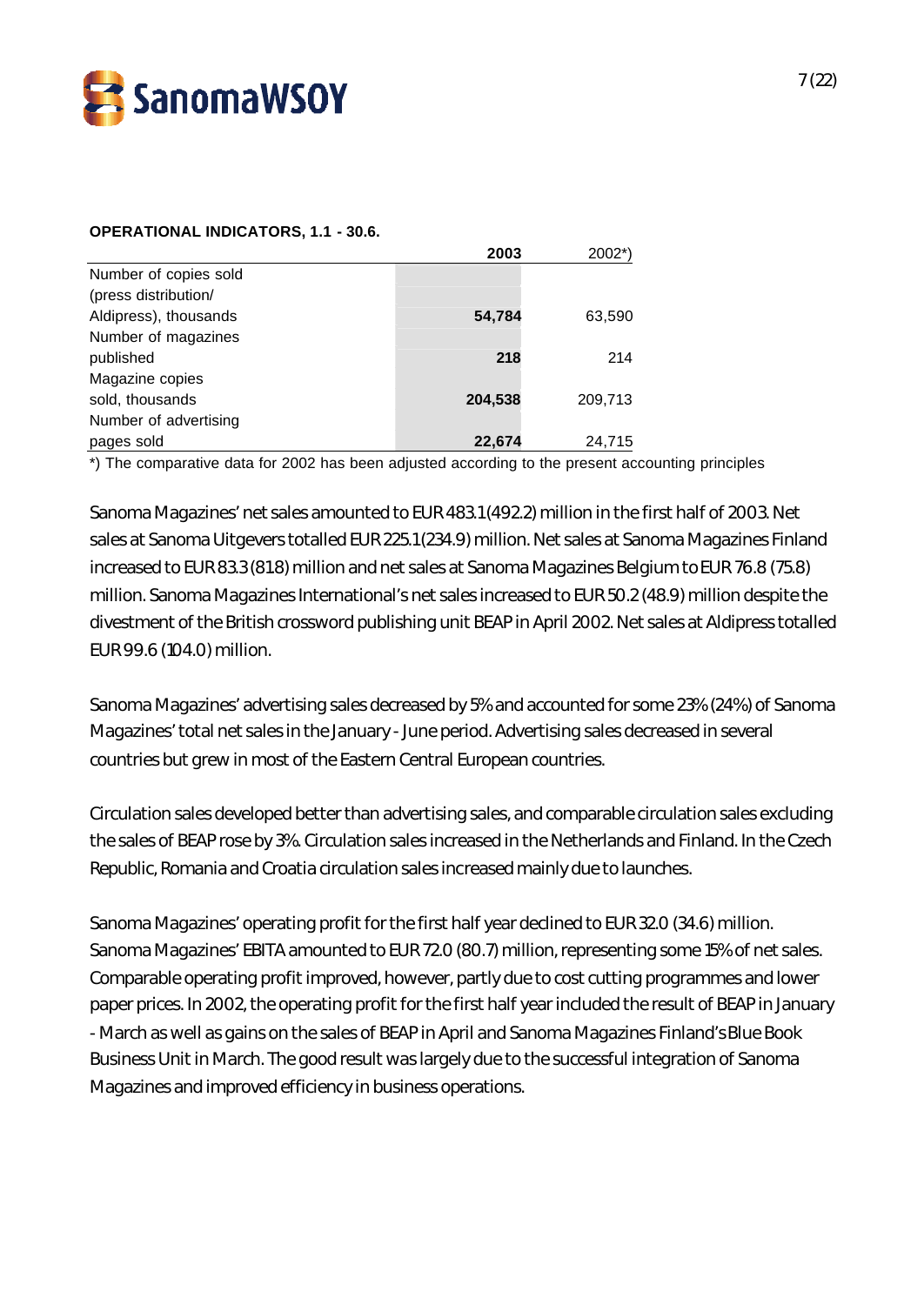

During the second quarter, Sanoma Magazines launched the first local issue of National Geographic in Romania. In addition, Elle Dekor, the local version of an international decoration magazine Elle Decoration, was launched in Croatia at the end of the first quarter.

Sanoma Magazines is estimated to achieve net sales of EUR one billion in 2003. Operating profit is expected to be about 6% of net sales. Goodwill amortisation in 2003 will be some 6% of net sales.

### SANOMA

Newspaper publishing and printing. Sanoma publishes and prints Finland's leading newspapers, Helsingin Sanomat and Ilta-Sanomat. Sanoma's newspaper titles also include the business daily Taloussanomat, Kouvolan Sanomat, Kymen Sanomat, Etelä-Saimaa, the free ad publications Keltainen Pörssi and Palsta, and the sports and sport betting weekly IS Veikkaaja.

| <b>KEY INDICATORS, EUR million</b> | 30.6.2003 | 30.6.2002 | Change,% | 31.12.2002 |
|------------------------------------|-----------|-----------|----------|------------|
| Net sales                          | 223.9     | 223.4     | 0.2      | 438.1      |
| Operating profit                   |           |           |          |            |
| before amortisation                | 25.2      | 24.4      | 3.3      | 49.0       |
| % of net sales                     | 11.3      | 10.9      |          | 11.2       |
| Operating profit                   | 21.7      | 20.9      | 4.1      | 41.9       |
| % of net sales                     | 9.7       | 9.3       |          | 9.6        |
| Operating profit                   |           |           |          |            |
| excl. associated                   |           |           |          |            |
| companies                          | 20.1      | 18.7      | 7.4      | 36.2       |
| % of net sales                     | 9.0       | 8.4       |          | 8.3        |
| Balance sheet total                | 443.6     | 502.6     | $-11.7$  | 508.5      |
| Gross investments                  | 13.8      | 23.3      | $-40.6$  | 48.6       |
| Personnel under                    |           |           |          |            |
| employment contract,               |           |           |          |            |
| average                            | 4,617     | 4,975     | $-7.2$   | 4,944      |
| Personnel, average                 |           |           |          |            |
| (full-time equivalents)            | 3,333     | 3,587     | $-7.1$   | 3,578      |

#### **OPERATIONAL INDICATORS, 1.1 - 30.6.**

|                          | 2003   | 2002    | 2001    |
|--------------------------|--------|---------|---------|
| <b>HELSINGIN SANOMAT</b> |        |         |         |
| Weekday circulation,     |        |         |         |
| copies *)                |        | 431,262 | 436,009 |
| Sunday circulation,      |        |         |         |
| copies *)                |        | 500,150 | 507.011 |
| Advertising volume       |        |         |         |
| (column metres)          | 21,701 | 21,974  |         |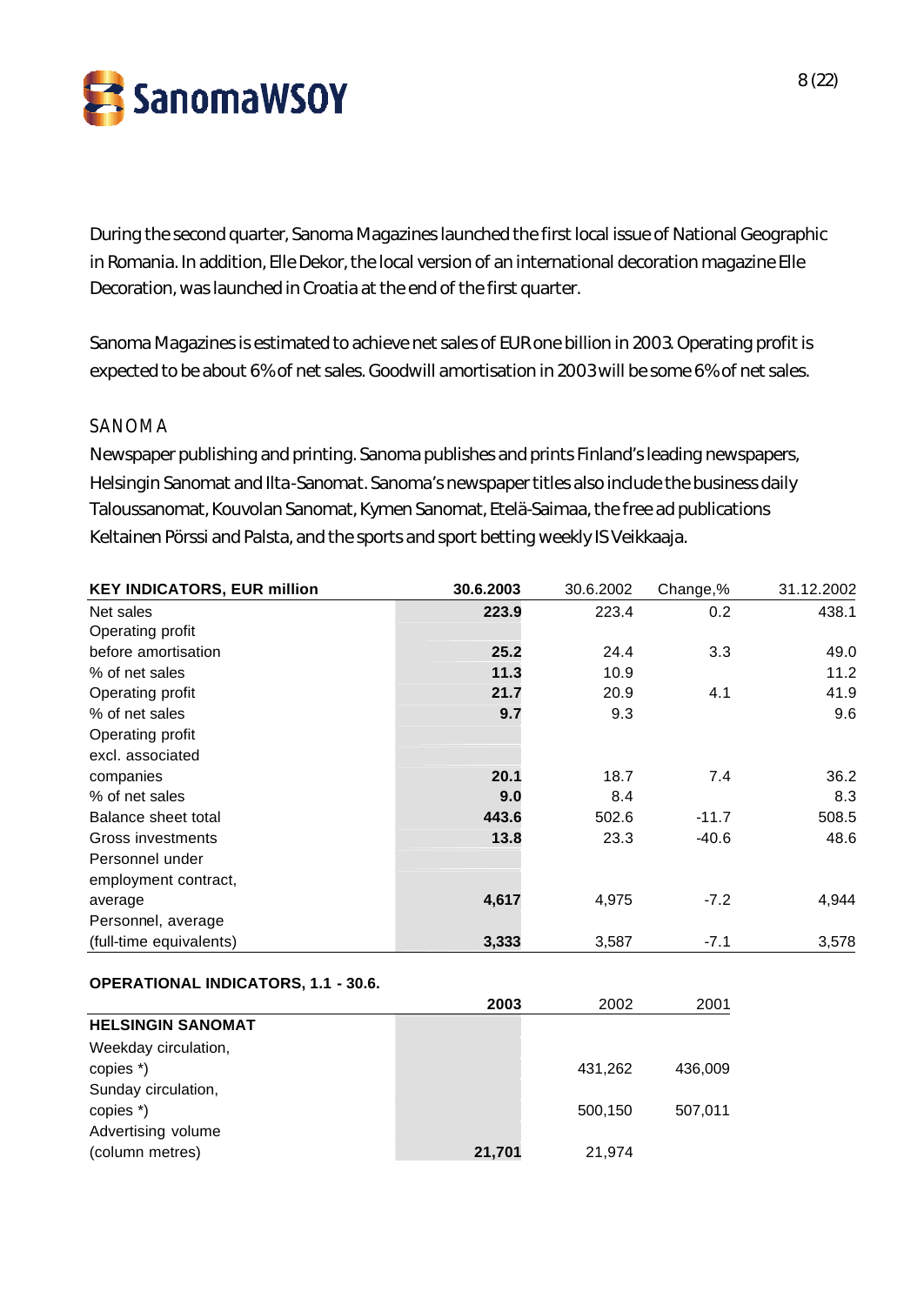

| <b>ILTA-SANOMAT</b>    |       |         |         |
|------------------------|-------|---------|---------|
| Circulation,           |       |         |         |
| copies *)              |       | 204,820 | 218,829 |
| Advertising volume     |       |         |         |
| (column metres)        | 3,651 | 3,609   |         |
| <b>TALOUSSANOMAT</b>   |       |         |         |
| Circulation, copies *) |       | 32.513  | 31,192  |
| Advertising volume     |       |         |         |
| (column metres)        | 1,120 | 1,498   |         |

\*) Audited circulation figures 1.1 - 31.12.

Sanoma's net sales amounted to EUR 223.9 (223.4) million in January - June. Most growth was generated by the IS Business Unit, which boosted its net sales to EUR 47.8 (44.9) million as a result of the acquisition of the IS Veikkaaja publication in 2002. Helsingin Sanomat's net sales totalled EUR 129.9 (132.0) million and those of Kymen Lehtimedia EUR 26.4 (25.7) million.

Advertising sales decreased by one per cent and accounted for 50% (50%) of Sanoma's net sales. Election advertisements boosted newspapers' advertising sales, but especially Helsingin Sanomat suffered from the decline in job advertising. The advertising sales of the IS Business Unit and Kymen Lehtimedia increased substantially. This growth was due to the acquisition of IS Veikkaaja as well as the acquisition of Kaupunkilehti Seiska by Kymen Lehtimedia in February 2002.

Circulation sales grew by 3%, mainly as a result of a price increase and IS Veikkaaja. Taloussanomat increased its circulation by a clear margin from the previous year, but the circulations of other papers declined slightly.

Sanoma's operating profit increased more than net sales and amounted to EUR 21.7 (20.9) million. The figure includes a EUR 1.0 (2.1) million share of the result of Rautakirja, which in 2003 was included in the operating profit only in January - February. The increase in operating profit was depressed by a decrease in the gains on sales and non-recurring pension arrangements. Operating profit improved both in Helsingin Sanomat, the IS Business Unit and Kymen Lehtimedia. EBITA rose to EUR 25.2 (24.4) million.

The remainder of the year will continue to be marked by uncertainty over newspaper advertising, and there are no clear signs yet of a change in the business cycle that would affect job advertising. Nevertheless, a new look for the newspaper and increased four-colour capacity from a new printing press to be commissioned in the autumn are expected to boost Helsingin Sanomat's advertising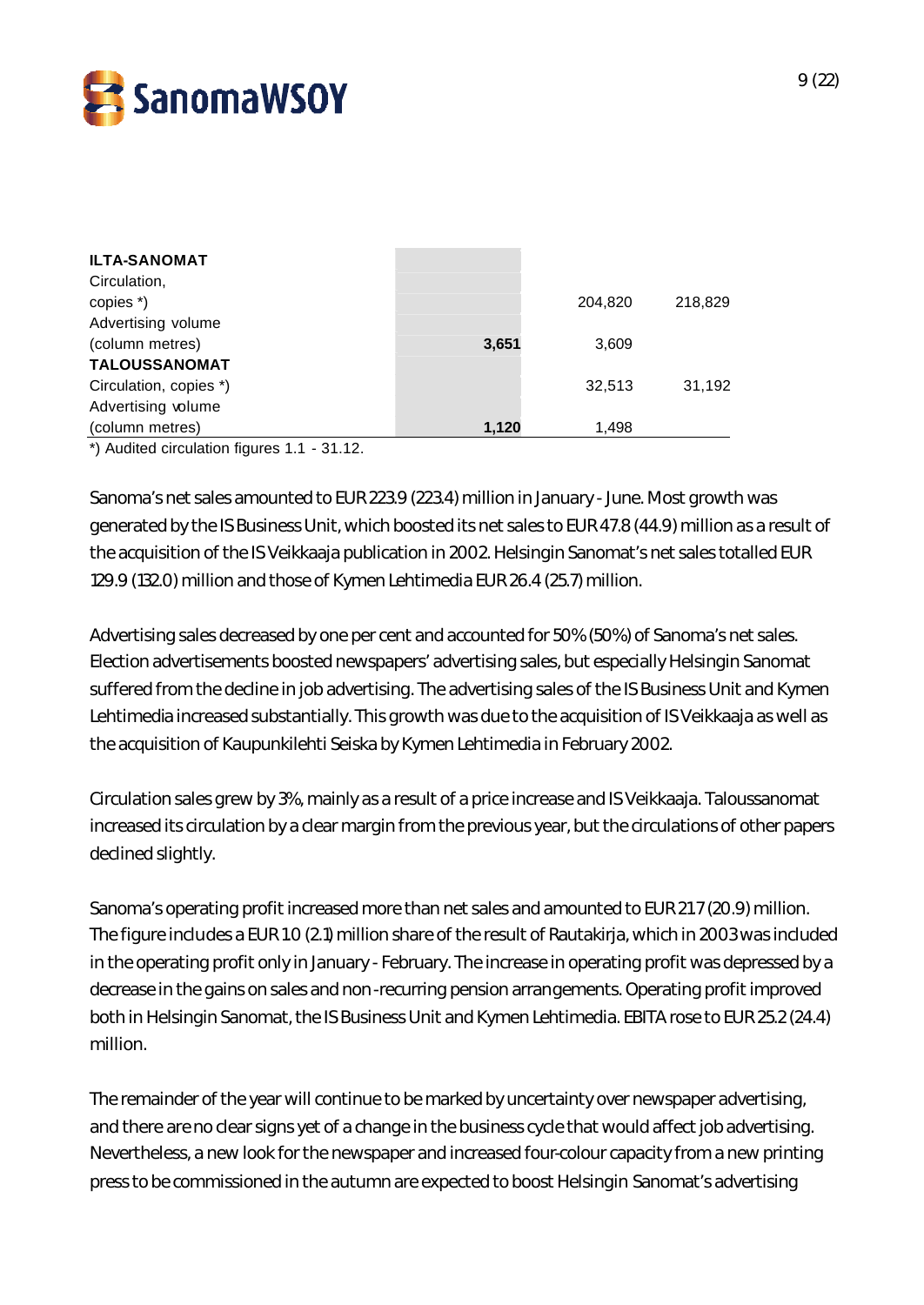SanomaWSOY

sales. Sanoma's net sales are forecast to grow slightly in 2003. Growth will be increased by IS Veikkaaja and others, but decreased by the divestment of Leijonajakelu. Operating profit is forecast to improve more than net sales, due to long-range development measures. No share of Rautakirja's result will be included in Sanoma's operating profit as of the beginning of March.

### **WSOY**

Publishing, printing and calendar operations. WSOY is Finland's biggest book publisher and the market leader for general literature, educational materials and several special publications. WSOY is also one of the biggest book printers in the Nordic region and the Finnish market leader for digital printing. It is also the leading calendar publisher in the Nordic countries.

| <b>KEY INDICATORS, EUR million</b> | 30.6.2003 | 30.6.2002 | Change,% | 31.12.2002 |
|------------------------------------|-----------|-----------|----------|------------|
| Net sales                          | 97.0      | 98.0      | $-1.1$   | 215.9      |
| Operating profit                   |           |           |          |            |
| before amortisation                | 6.7       | 7.0       | $-4.5$   | 26.4       |
| % of net sales                     | 6.9       | 7.2       |          | 12.2       |
| Operating profit                   | 5.3       | 4.8       | 10.3     | 20.5       |
| % of net sales                     | 5.4       | 4.9       |          | 9.5        |
| Operating profit excl.             |           |           |          |            |
| associated companies               | 3.8       | 2.3       | 66.5     | 12.4       |
| % of net sales                     | 3.9       | 2.3       |          | 5.7        |
| Balance sheet total                | 190.9     | 268.7     | $-29.0$  | 280.8      |
| Gross investments                  | 5.0       | 3.8       | 31.5     | 8.6        |
| Personnel under                    |           |           |          |            |
| employment contract,               |           |           |          |            |
| average                            | 1,946     | 1,936     | 0.5      | 1,937      |
| Personnel, average                 |           |           |          |            |
| (full-time equivalents)            | 1,864     | 1,830     | 1.9      | 1,836      |

#### **OPERATIONAL INDICATORS, 1.1 - 30.6.**

|                                     | 2003  | 2002  |
|-------------------------------------|-------|-------|
| <b>NUMBER OF TITLES PUBLISHED</b>   |       |       |
| <b>Books</b>                        | 302   | 282   |
| Electronic products                 | 50    | 57    |
| <b>NUMBER OF REPRINTS PUBLISHED</b> |       |       |
| <b>Books</b>                        | 670   | 671   |
| Electronic products                 | 107   | 148   |
|                                     |       |       |
| Books printed, millions             | 9.5   | 11.0  |
| Paper consumption, tonnes           | 5.972 | 5,919 |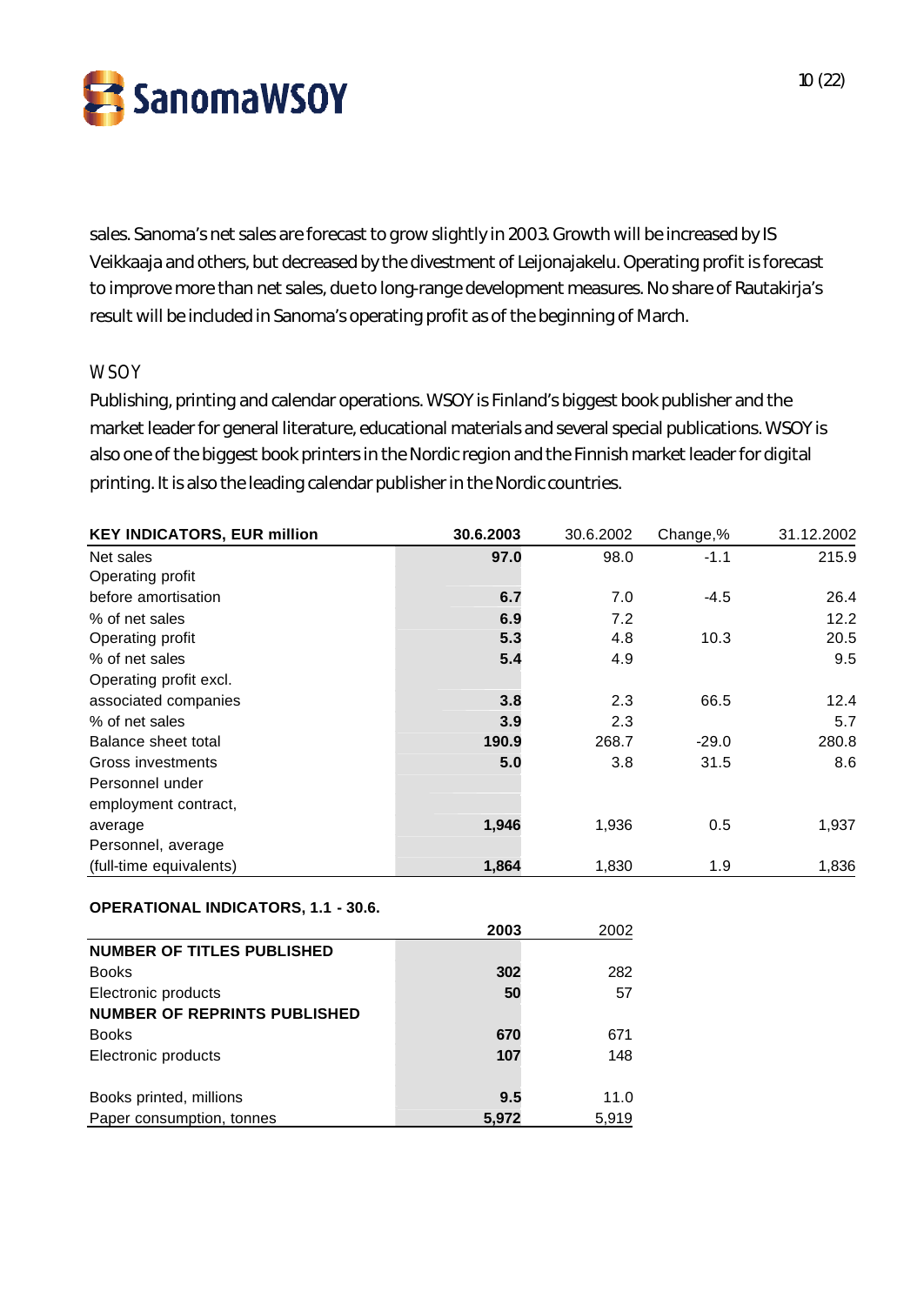

WSOY's net sales for January - June amounted to EUR 97.0 (98.0) million. Publishing operations' net sales grew to EUR 75.5 (72.8) million. Printing operations' net sales declined to EUR 28.5 (31.5) million due to sluggish demand, particularly in the second quarter. Calendar operations' net sales totalled EUR 4.2 (4.9) million.

Sales to bookstores grew in January - June by 5% but book club sales decreased from the previous year's level. Non-fiction sold well both in bookstores and in direct sales to consumers. Cost-cutting programmes at local government level reduced the demand for textbooks for comprehensive schools, but WSOY continues to retain its clear market leadership in the textbook market.

Operating profit from WSOY's own operations grew to EUR 3.8 (2.3) million despite the decline in demand. Cost-cutting measures and the reduction of losses from electronic publishing contributed to improving WSOY's result for the period. Publishing operations and calendar operations both posted improved results for January - June but printing operations' result worsened. WSOY's operating profit amounted to EUR 5.3 (4.8) million. This figure includes a EUR 1.4 (2.7) million share of Rautakirja's result, which was included only in January - February in 2003. EBITA totalled EUR 6.7 (7.0) million.

WSOY's sales are expected to improve during the remainder of the year and net sales for the full year are forecast to increase slightly. The operating profit of WSOY's own operations will improve, but the overall operating profit will decrease because the share of Rautakirja's result is not included in WSOY's figures as from the beginning of March.

# SWELCOM

Electronic media. The SWelcom-owned TV channel Nelonen is the third-largest advertising media in Finland. HTV (Helsinki Television) is Finland's biggest cable TV company.

| <b>KEY INDICATORS, EUR million</b> | 30.6.2003 | 30.6.2002 | Change,% | 31.12.2002 |
|------------------------------------|-----------|-----------|----------|------------|
| Net sales                          | 51.8      | 42.6      | 21.5     | 86.1       |
| Operating profit                   |           |           |          |            |
| before amortisation                | 14.8      | 2.5       | 502.1    | 9.0        |
| % of net sales                     | 28.6      | 5.8       |          | 10.5       |
| Operating profit                   | 0.7       | $-11.5$   |          | $-18.0$    |
| % of net sales                     | 1.3       | $-26.9$   |          | $-20.9$    |
| Operating profit excl.             |           |           |          |            |
| associated companies               | 0.7       | $-10.1$   |          | $-15.6$    |
| % of net sales                     | 1.3       | $-23.8$   |          | $-18.1$    |
| Balance sheet total                | 132.5     | 124.0     | 6.8      | 138.2      |
| Gross investments                  | 3.4       | 4.1       | $-16.8$  | 8.1        |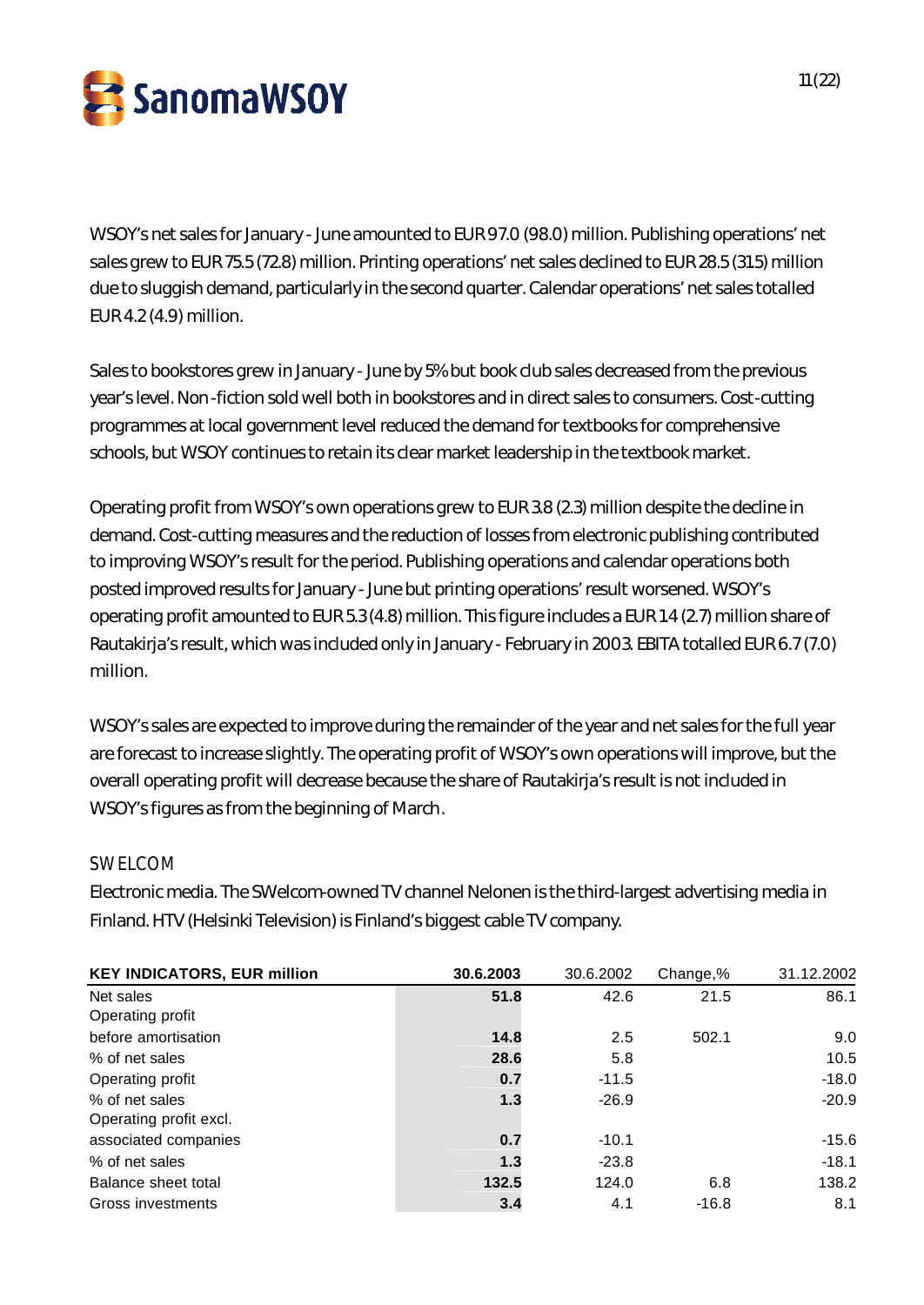

| Personnel under                            |       |       |        |     |
|--------------------------------------------|-------|-------|--------|-----|
| employment contract,                       | 408   | 416   | $-1.8$ | 413 |
| average<br>Personnel, average              |       |       |        |     |
| (full-time equivalents)                    | 383   | 387   | $-1.1$ | 384 |
|                                            |       |       |        |     |
| <b>OPERATIONAL INDICATORS, 1.1 - 30.6.</b> |       |       |        |     |
|                                            | 2003  | 2002  |        |     |
| Nelonen's share of                         |       |       |        |     |
| Finnish TV advertising                     | 26.9% | 24.6% |        |     |
| Nelonen's daily                            |       |       |        |     |
| coverage                                   | 43%   | 46%   |        |     |
| Nelonen's national                         |       |       |        |     |
| commercial viewing                         |       |       |        |     |
| share                                      | 21.2% | 23.4% |        |     |
| Nelonen's national                         |       |       |        |     |
| viewing share                              | 10.9% | 11.5% |        |     |
| Number of connected                        |       |       |        |     |
| Households,                                |       |       |        |     |
| thousands (30.6.)                          | 245   | 225   |        |     |
| Number of pay-TV                           |       |       |        |     |
| subscriptions,                             |       |       |        |     |
| thousands (30.6.)                          | 33    | 36    |        |     |
| Number of broadband                        |       |       |        |     |
| internet connections,                      |       |       |        |     |
| thousands (30.6.)                          | 36    | 24    |        |     |

SWelcom's net sales increased strongly in January - June, amounting to EUR 51.8 (42.6) million, due to both Nelonen's and HTV's growth. Nelonen's advertising sales grew considerably faster than TV advertising in general and Nelonen's net sales increased especially during the second quarter. In the first half of 2003 Nelonen's net sales amounted to EUR 28.7 (25.3) million. HTV's growth was mainly driven by the success of HTV's broadband internet services, and HTV's net sales rose to EUR 18.7 (13.2) million. Advertising sales represented some 55% (58%) of SWelcom's net sales.

Business performance improved extremely well. SWelcom posted an operating profit of EUR 0.7 (-11.5) million for January - June thanks to growth in sales. Both HTV and Nelonen posted considerably improved operating results. The halving of Nelonen's operating licence fee, the inclusion of HTV's connection fees in the income statement from the beginning of the year and a reduction in the ownership of Suomen Urheilutelevisio (Finnish sport channel) all contributed to the improved financial performance. EBITA totalled EUR 14.8 (2.5) million.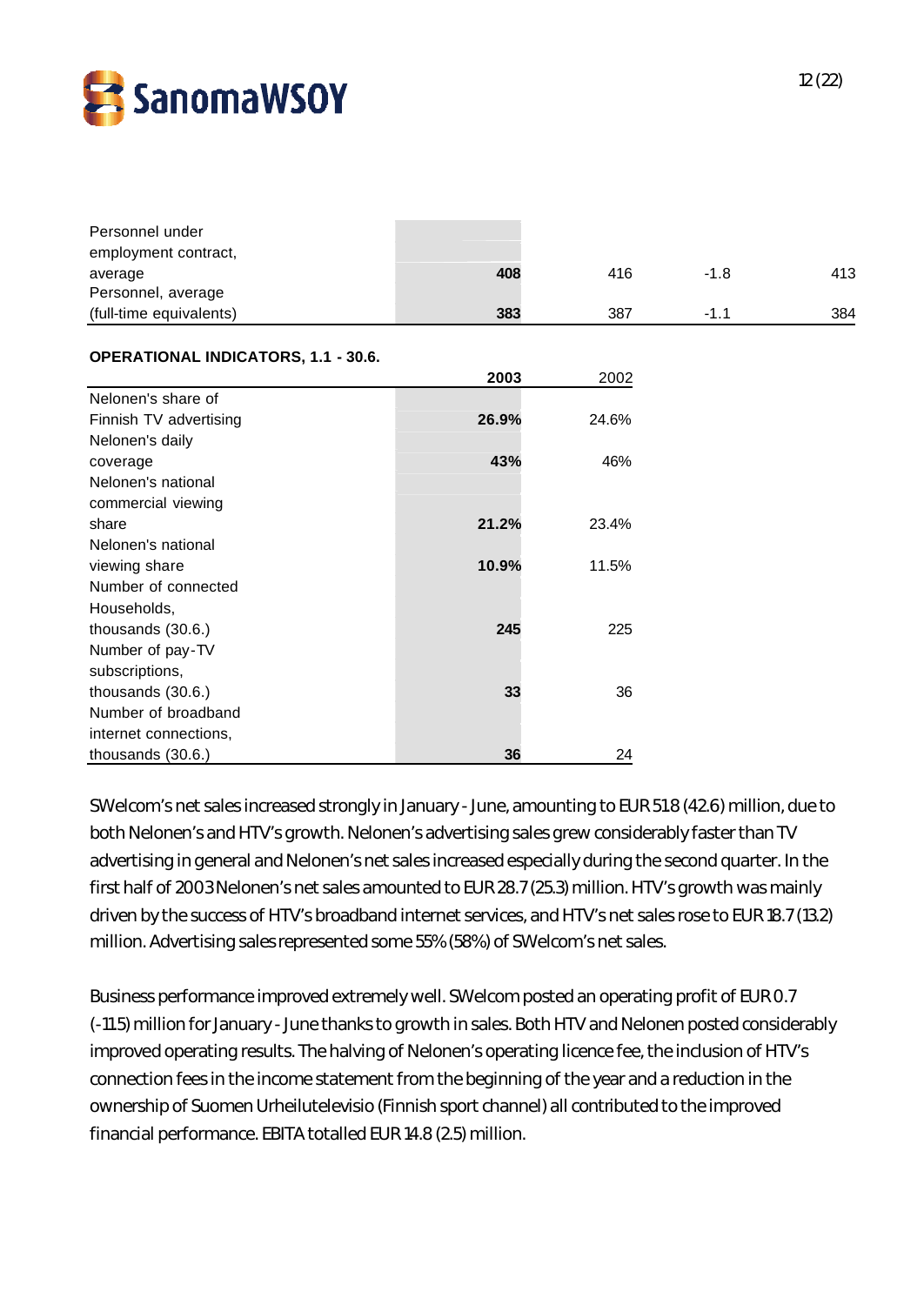

SWelcom's net sales are expected to grow substantially in 2003, largely due to the increase of Nelonen's advertising sales, the trend in HTV connections, and the popularity of broadband internet. The most critical factor for growth is the trend in TV advertising, which is still expected to increase more than other large media. SWelcom's operating result will improve very considerably.

### RAUTAKIRJA

Kiosk operations, press distribution, bookstores, movie theatre operations and restaurant operations. Rautakirja's R-kiosks form Finland's leading chain of convenience outlets, while Lehtipiste is the country's leading press distributor. Suomalainen Kirjakauppa is Finland's most extensive bookstore chain, and the movie theatre operations enterprise Finnkino is the market leader in its field. Rautakirja has expanded its activities into the Baltic countries and the Czech Republic. Rautakirja was merged into SanomaWSOY on 1 March 2003, after which Rautakirja shares were no longer listed on the Helsinki Exchanges.

| <b>KEY INDICATORS, EUR million</b> | 30.6.2003 | 30.6.2002 | Change,% | 31.12.2002 |
|------------------------------------|-----------|-----------|----------|------------|
| Net sales                          | 363.5     | 340.9     | 6.6      | 726.5      |
| Operating profit                   |           |           |          |            |
| before amortisation                | 15.1      | 13.3      | 13.8     | 42.4       |
| % of net sales                     | 4.2       | 3.9       |          | 5.8        |
| Operating profit                   | 12.5      | 11.2      | 11.7     | 38.0       |
| % of net sales                     | 3.4       | 3.3       |          | 5.2        |
| Operating profit excl.             |           |           |          |            |
| associated companies               | 14.4      | 12.1      | 19.3     | 39.5       |
| % of net sales                     | 4.0       | 3.5       |          | 5.4        |
| Balance sheet total                | 296.0     | 380.4     | $-22.2$  | 410.4      |
| Gross investments                  | 16.3      | 9.4       | 74.7     | 27.8       |
| Personnel under                    |           |           |          |            |
| employment contract,               |           |           |          |            |
| average                            | 6,447     | 6,415     | 0.5      | 6,453      |
| Personnel, average                 |           |           |          |            |
| (full-time equivalents)            | 4,897     | 5,089     | $-3.8$   | 5,110      |

### **OPERATIONAL INDICATORS, 1.1 - 30.6. \*)**

|                                 | 2003   | 2002   |
|---------------------------------|--------|--------|
| Customer volume                 |        |        |
| in kiosk operations,            |        |        |
| thousands                       | 59,774 | 60.841 |
| Customer volume in              |        |        |
| bookstore operations, thousands | 2,687  | 2.677  |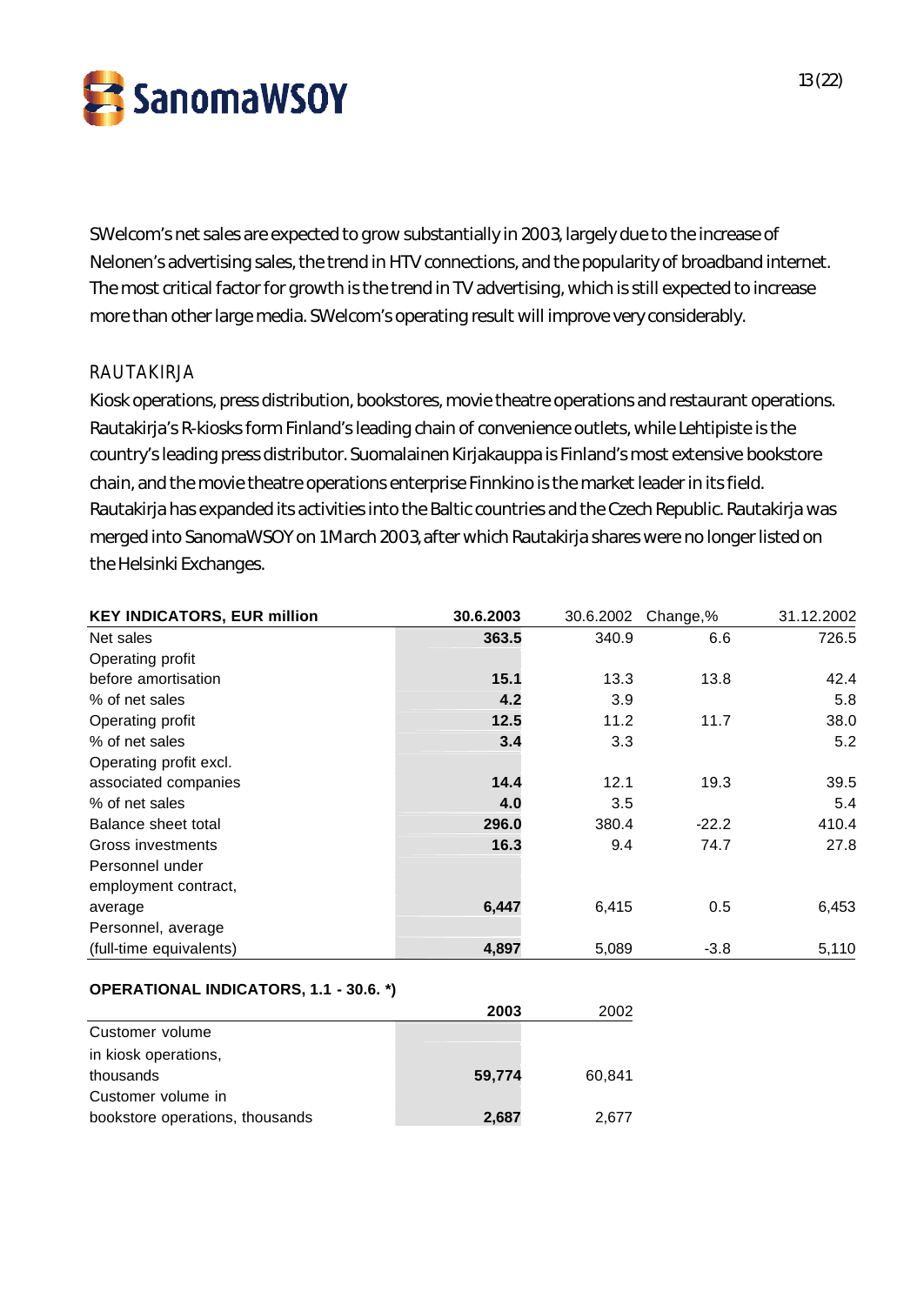

| thousands                                                                                      | 61.946 | 61.568 |
|------------------------------------------------------------------------------------------------|--------|--------|
| Customer volume in movie theatres,<br>thousands<br>Number of copies sold (press distribution), | 1.781  | 1.795  |

\*) Units in Finland

Rautakirja's net sales for January - June grew to EUR 363.5 (340.9) million. Net sales grew in all operations and one-third of the growth was generated outside Finland.

Kiosk operations' net sales amounted to EUR 189.1 (180.6) million. One-third of this growth was generated by the joint venture starting operations in the Czech Republic. Press distribution's net sales rose to EUR 92.9 (81.7) million. Net sales were boosted in particular by the expansion of operations in Estonia and Latvia in summer 2002. Sales of Finnish newspapers and magazines also developed favourably. Bookstores' net sales totalled EUR 49.5 (48.0) million and movie theatre operations' net sales amounted to EUR 25.1 (23.7) million. Restaurant operations' net sales grew to EUR 30.0 (23.1) million, largely due to an increase in the number of outlets.

Rautakirja's operating profit increased to EUR 12.5 (11.2) million. Kiosk operations, press distribution and bookstores all posted improved results, while the results posted by movie theatre operations and restaurant operations declined slightly compared to the previous year. Growth in operating profit was weakened by reduced revenues from real estate, since real estate held as an investment was transferred to SanomaWSOY Corporation in conjunction with the merger. EBITA totalled EUR 15.1 (13.3) million.

Rautakirja's net sales are expected to grow faster in 2003 than the wholesale and retail business in general. About half of this growth will be generated in Finland and half abroad. Operating profit is forecast to be broadly the same as the previous year, although the revenues from real estate will decline as a result of the merger.

Helsinki, 7 August 2003 Board of Directors SanomaWSOY Corporation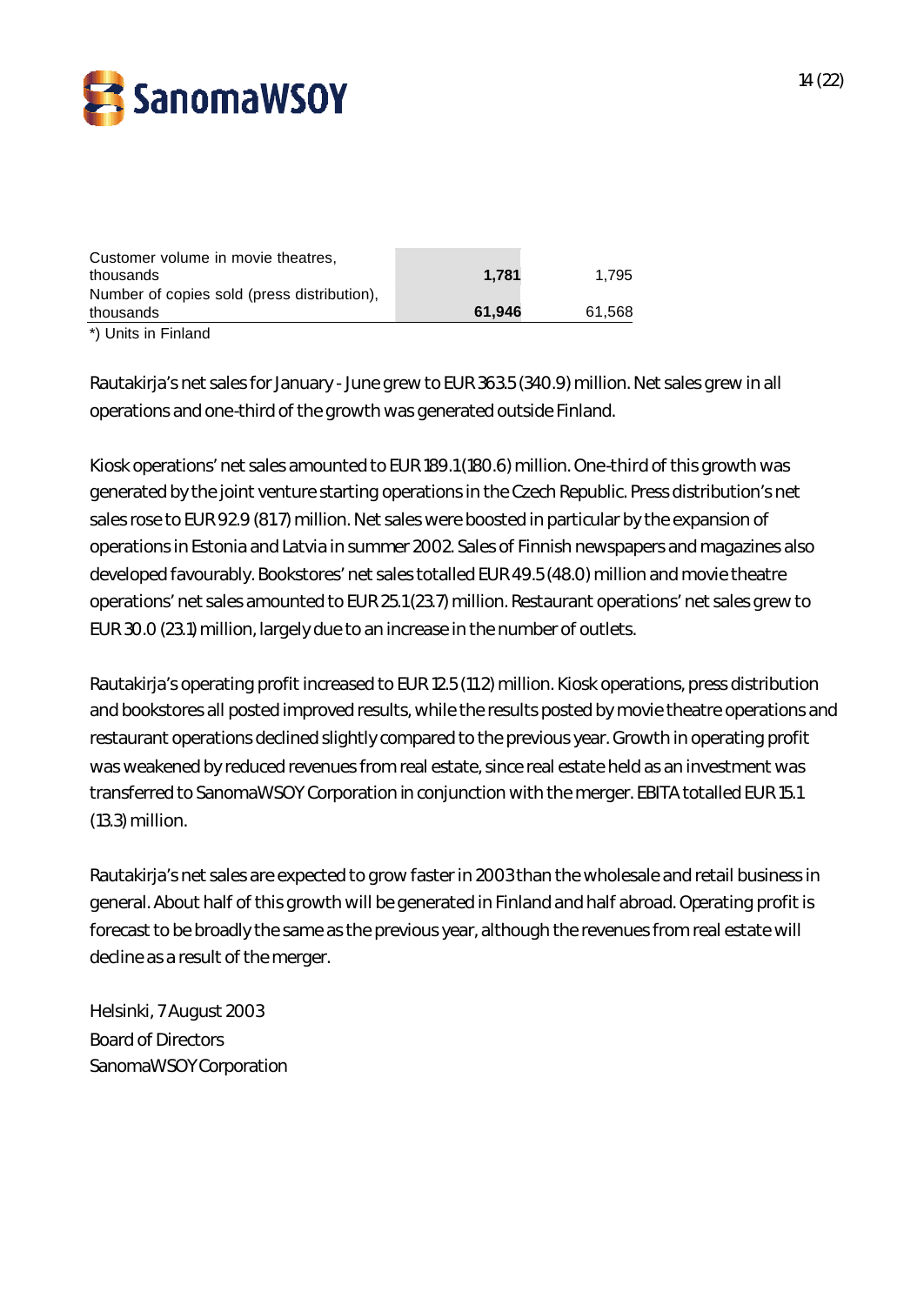

# INTERIM REPORT TABLES

Figures are unaudited.

| <b>GROUP INCOME STATEMENT</b>      | $1-6$   | $1-6$   |          | $1 - 12$ |
|------------------------------------|---------|---------|----------|----------|
| <b>EUR million</b>                 | 2003    | 2002    | Change,% | 2002     |
| <b>NET SALES</b>                   | 1,163.3 | 1,143.5 | 1.7      | 2,357.8  |
| Increase $(+)$ / decrease $(-)$    |         |         |          |          |
| in inventories of                  |         |         |          |          |
| finished goods and                 |         |         |          |          |
| work in progress                   | 4.1     | 4.1     | 1.6      | 1.0      |
| Production for own use             | 0.6     | 0.3     | 124.8    | 0.8      |
| Other operating income             | 27.3    | 41.7    | $-34.5$  | 69.8     |
| Share of result of                 |         |         |          |          |
| associated companies               | 5.0     | 6.1     | $-18.7$  | 13.1     |
| Materials and services             | 498.6   | 502.3   | $-0.7$   | 1,026.0  |
| Personnel expenses                 | 287.7   | 286.6   | 0.4      | 585.8    |
| Depreciation and decrease in value | 98.4    | 107.7   | $-8.7$   | 212.0    |
| Other operating expenses           | 240.2   | 242.2   | $-0.8$   | 484.3    |
| <b>OPERATING PROFIT</b>            | 75.3    | 56.8    | 32.7     | 134.4    |
| Financial income                   | 11.5    | 47.8    | $-75.9$  | 70.8     |
| Financial expenses                 | 27.6    | 50.6    | $-45.5$  | 98.5     |
| <b>RESULT BEFORE</b>               |         |         |          |          |
| <b>EXTRAORDINARY ITEMS</b>         | 59.2    | 53.9    | 9.9      | 106.7    |
| <b>Extraordinary items</b>         |         |         |          | 6.1      |
| <b>RESULT AFTER</b>                |         |         |          |          |
| <b>EXTRAORDINARY ITEMS</b>         | 59.2    | 53.9    | 9.9      | 112.7    |
| Direct taxes                       | $-22.2$ | $-30.6$ | $-27.3$  | $-64.2$  |
| Minority interests                 | $-1.5$  | $-3.1$  | $-49.8$  | $-11.4$  |
| <b>RESULT FOR THE PERIOD</b>       | 35.4    | 20.2    | 75.5     | 37.2     |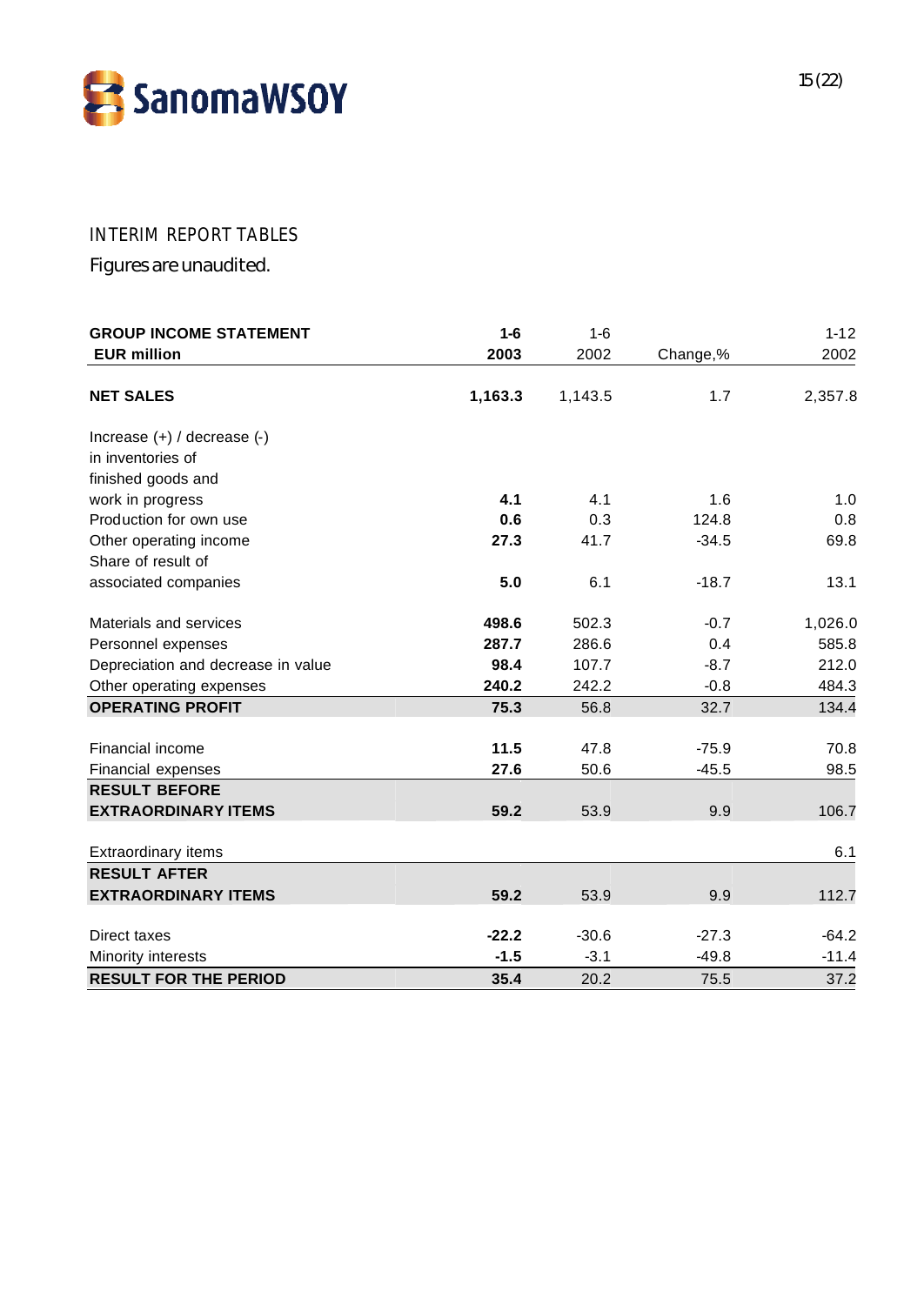![](_page_15_Picture_0.jpeg)

| <b>GROUP BALANCE SHEET</b>                  |           |           |          |            |
|---------------------------------------------|-----------|-----------|----------|------------|
| <b>EUR million</b>                          | 30.6.2003 | 30.6.2002 | Change,% | 31.12.2002 |
| <b>Assets</b>                               |           |           |          |            |
|                                             |           |           |          |            |
| <b>NON-CURRENT ASSETS</b>                   |           |           |          |            |
| Intangible assets                           | 166.0     | 166.3     | $-0.2$   | 174.6      |
| Goodwill                                    | 1,120.2   | 1,227.7   | $-8.8$   | 1,148.5    |
| Tangible assets                             | 458.8     | 470.8     | $-2.6$   | 459.4      |
| Investments                                 | 197.4     | 261.6     | $-24.6$  | 254.6      |
| <b>NON-CURRENT ASSETS, TOTAL</b>            | 1,942.2   | 2,126.5   | $-8.7$   | 2,037.0    |
| <b>Current assets</b>                       |           |           |          |            |
| Inventories                                 | 97.9      | 95.6      | 2.4      | 94.8       |
| Long-term receivables                       | 67.6      | 67.3      | 0.4      | 72.0       |
| Short-term receivables                      | 266.6     | 285.4     | $-6.6$   | 266.2      |
| <b>Securities</b>                           | 98.1      | 146.1     | $-32.8$  | 63.1       |
| Cash and bank                               | 53.8      | 53.3      | 1.0      | 59.3       |
| <b>CURRENT ASSETS, TOTAL</b>                | 584.1     | 647.8     | $-9.8$   | 555.5      |
| <b>ASSETS, TOTAL</b>                        | 2,526.3   | 2,774.2   | $-8.9$   | 2,592.5    |
| <b>SHAREHOLDER'S EQUITY AND LIABILITIES</b> |           |           |          |            |
| <b>SHAREHOLDER'S EQUITY</b>                 |           |           |          |            |
| Share capital                               | 68.9      | 62.6      | 10.2     | 62.6       |
| Premium fund                                | 31.8      | 16.1      | 97.4     | 16.1       |
| Other funds                                 | 369.4     | 364.4     | 1.4      | 364.4      |
| Retained earnings                           | 357.0     | 304.9     | 17.1     | 308.7      |
| Result for the period                       | 35.4      | 20.2      | 75.5     | 37.2       |
| Capital notes                               | 207.4     | 207.3     | 0.1      | 207.4      |
| <b>SHAREHOLDERS'</b>                        |           |           |          |            |
| <b>EQUITY, TOTAL</b>                        | 1,069.9   | 975.4     | 9.7      | 996.3      |
| <b>MINORITY INTEREST</b>                    | 15.4      | 119.1     | $-87.1$  | 130.6      |
| <b>STATUTORY PROVISIONS</b>                 | 14.7      | 14.7      | $-0.5$   | 15.9       |
| <b>LIABILITIES</b>                          |           |           |          |            |
| Deferred tax liability                      | 34.1      | 36.1      | $-5.4$   | 37.1       |
| Long-term liabilities                       | 589.3     | 843.0     | $-30.1$  | 695.1      |
| <b>Current liabilities</b>                  | 803.0     | 785.9     | 2.2      | 717.5      |
| <b>SHAREHOLDERS' EQUITY</b>                 |           |           |          |            |
| <b>AND LIABILITIES, TOTAL</b>               | 2,526.3   | 2,774.2   | $-8.9$   | 2,592.5    |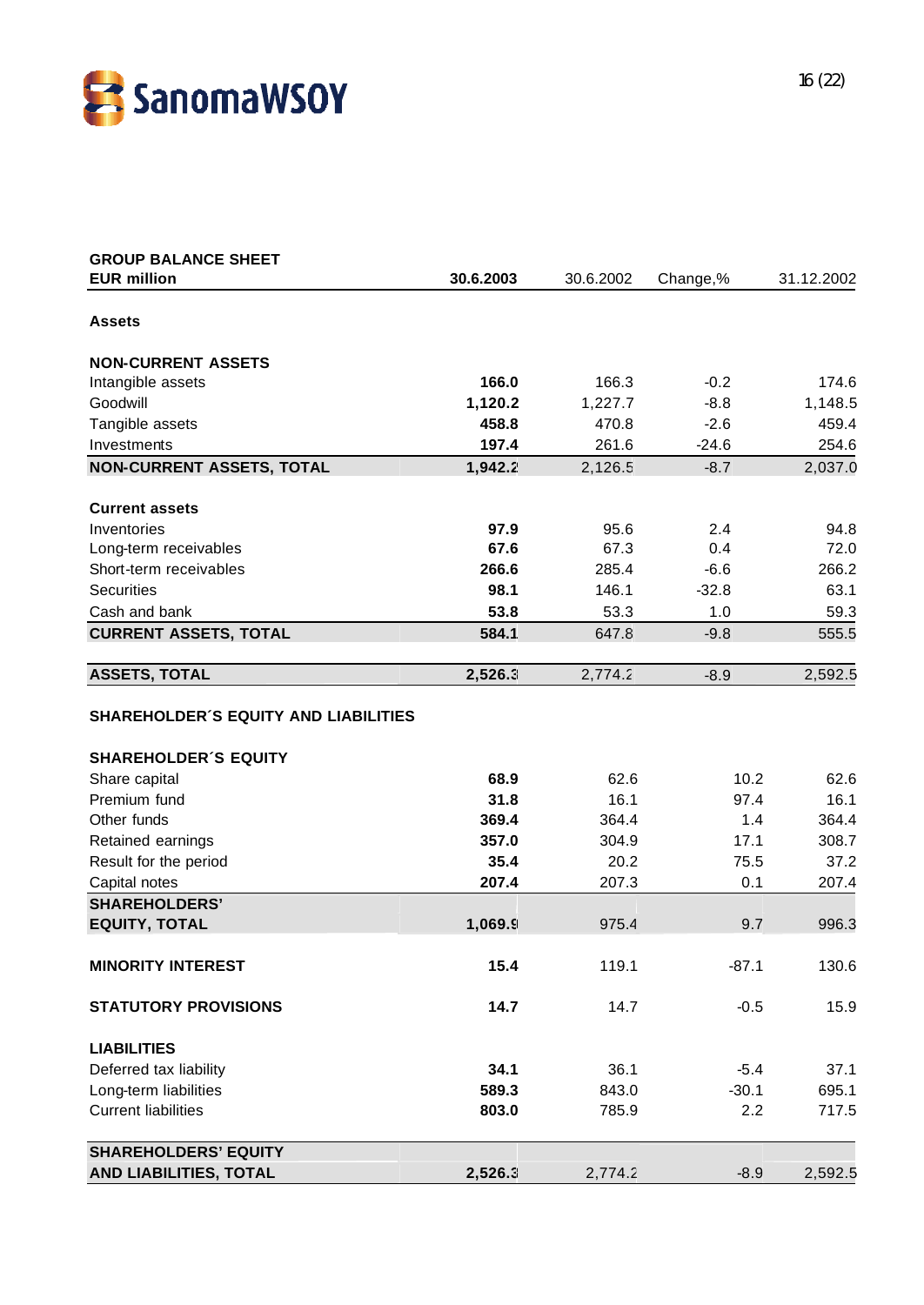![](_page_16_Picture_0.jpeg)

| <b>GROUP CASH FLOW STATEMENT</b><br><b>EUR million</b>                 | $1-6$<br>2003 | $1 - 6$<br>2002 | Change,% | $1 - 12$<br>2002 |
|------------------------------------------------------------------------|---------------|-----------------|----------|------------------|
| Operating profit<br>Adjustments to                                     | 75.3          | 56.8            | 32.7     | 134.4            |
| operating profit<br>Change in                                          | 57.7          | 60.1            | $-4.0$   | 133.8            |
| working capital<br>Cash flow from operations<br>before financial items | $-4.8$        | $-46.0$         | $-89.6$  | $-27.1$          |
| and taxes                                                              | 128.3         | 70.9            | 81.0     | 241.0            |
| Financial items and taxes                                              | $-54.5$       | $-7.9$          | $-590.5$ | $-56.8$          |
| Cash flow from operations                                              | 73.8          | 63.0            | 17.2     | 184.2            |
| Cash flow from investments                                             | 26.5          | 38.0            | $-30.1$  | 48.1             |
| Cash flow before financing                                             | 100.4         | 101.0           | $-0.6$   | 232.4            |
| Cash flow from financing                                               | $-64.3$       | $-249.1$        | $-74.2$  | $-455.6$         |
| <b>CHANGE IN LIQUIDITIES</b><br><b>ACCORDING TO THE CASH FLOW</b>      |               |                 |          |                  |
| <b>STATEMENT</b>                                                       | 36.1          | $-148.2$        |          | $-223.3$         |
| Exchange rate differences<br>under liquidities                         | $-6.5$        | $-17.4$         | $-62.7$  | $-19.4$          |
| Net increase $(+)/$<br>decrease (-) in liquidities                     | 29.6          | $-165.6$        |          | $-242.6$         |
| Liquidities according to                                               |               |                 |          |                  |
| the balance sheet<br>at 1 Jan.                                         | 122.4         | 365.0           | $-66.5$  | 365.0            |
| Liquidities according to                                               |               |                 |          |                  |
| the balance sheet at                                                   |               |                 |          |                  |
| 30 June / 31 Dec.                                                      | 152.0         | 199.4           | $-23.8$  | 122.4            |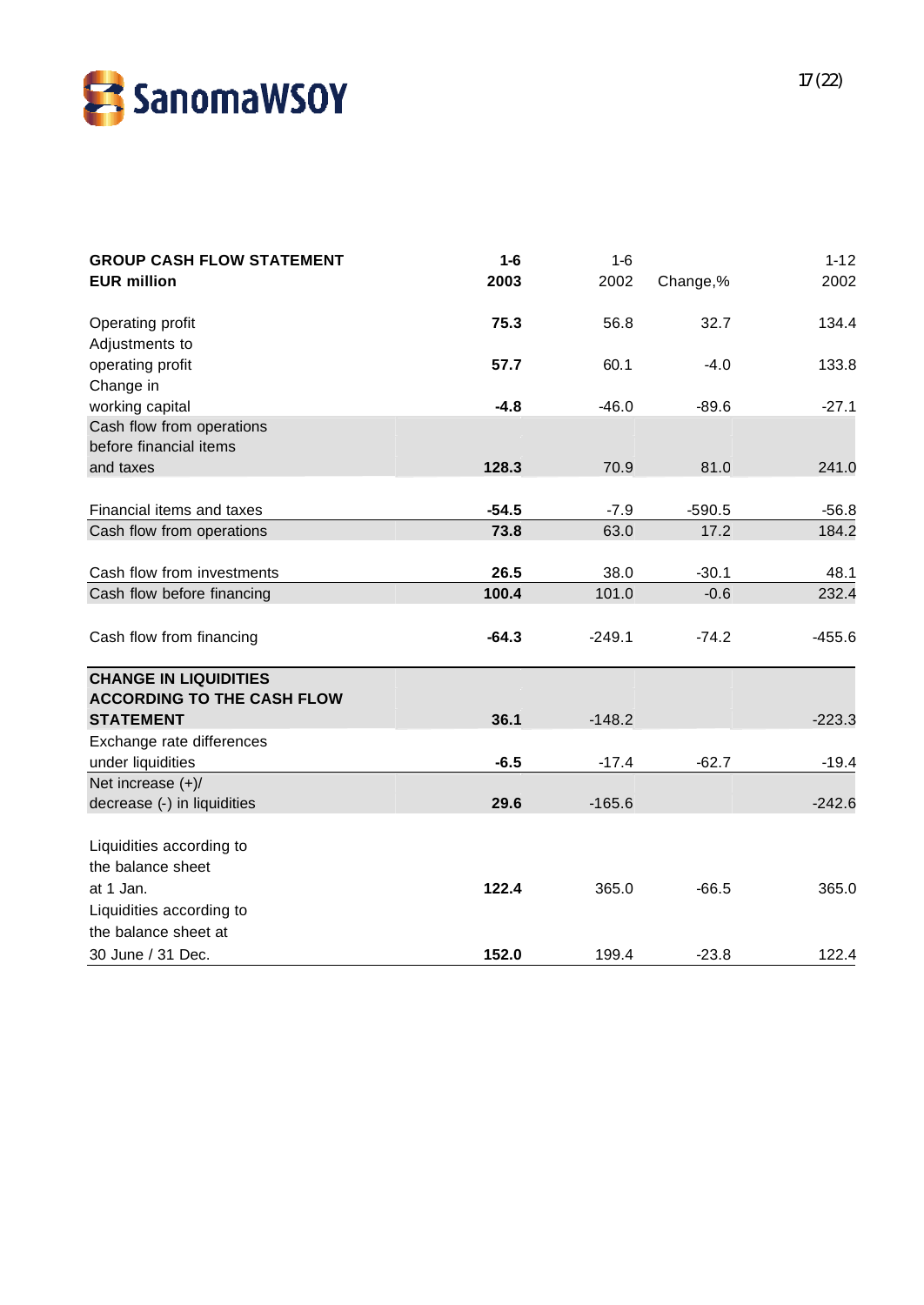![](_page_17_Picture_0.jpeg)

| 30.6.2003 | 30.6.2002                                                                                           | Change,%                                                                                                                                                                                                                                          | 31.12.2002                                           |
|-----------|-----------------------------------------------------------------------------------------------------|---------------------------------------------------------------------------------------------------------------------------------------------------------------------------------------------------------------------------------------------------|------------------------------------------------------|
|           |                                                                                                     |                                                                                                                                                                                                                                                   |                                                      |
| 17.8      | 17.2                                                                                                | 3.9                                                                                                                                                                                                                                               | 17.8                                                 |
|           |                                                                                                     |                                                                                                                                                                                                                                                   |                                                      |
| 2.4       | 6.1                                                                                                 | $-61.1$                                                                                                                                                                                                                                           | 5.5                                                  |
| 4.8       | 14.8                                                                                                | $-67.5$                                                                                                                                                                                                                                           | 1.6                                                  |
|           |                                                                                                     |                                                                                                                                                                                                                                                   |                                                      |
|           |                                                                                                     | $-50.9$                                                                                                                                                                                                                                           | 15.4                                                 |
| 2.6       | 2.8                                                                                                 | $-8.3$                                                                                                                                                                                                                                            | 2.7                                                  |
| 22.7      | 54.3                                                                                                | $-58.2$                                                                                                                                                                                                                                           | 27.6                                                 |
|           |                                                                                                     |                                                                                                                                                                                                                                                   |                                                      |
|           |                                                                                                     |                                                                                                                                                                                                                                                   | 0.9                                                  |
|           |                                                                                                     |                                                                                                                                                                                                                                                   | 4.9                                                  |
|           |                                                                                                     |                                                                                                                                                                                                                                                   | 3.5                                                  |
|           |                                                                                                     |                                                                                                                                                                                                                                                   | 1.1                                                  |
| 11.5      | 12.2                                                                                                | $-6.1$                                                                                                                                                                                                                                            | 10.5                                                 |
|           |                                                                                                     |                                                                                                                                                                                                                                                   |                                                      |
|           |                                                                                                     |                                                                                                                                                                                                                                                   |                                                      |
|           |                                                                                                     |                                                                                                                                                                                                                                                   | 8.9                                                  |
|           |                                                                                                     |                                                                                                                                                                                                                                                   |                                                      |
| 19.7      | 24.5                                                                                                | $-19.7$                                                                                                                                                                                                                                           | 20.7                                                 |
|           |                                                                                                     |                                                                                                                                                                                                                                                   |                                                      |
|           |                                                                                                     |                                                                                                                                                                                                                                                   | 23.7                                                 |
| 3.7       | 2.8                                                                                                 |                                                                                                                                                                                                                                                   | 3.2                                                  |
|           |                                                                                                     |                                                                                                                                                                                                                                                   |                                                      |
| 1.3       | 1.3                                                                                                 | 0.3                                                                                                                                                                                                                                               | 1.3                                                  |
| 144.5     | 132.7                                                                                               | 8.9                                                                                                                                                                                                                                               | 139.7                                                |
|           |                                                                                                     |                                                                                                                                                                                                                                                   |                                                      |
| 170.6     | 158.2                                                                                               | 7.9                                                                                                                                                                                                                                               | 167.9                                                |
|           |                                                                                                     |                                                                                                                                                                                                                                                   | 253.7                                                |
|           | 10.8<br>OTHER CONTINGENCIES FOR OWN COMMITMENTS<br>0.9<br>5.0<br>3.0<br>2.5<br>8.9<br>21.2<br>246.8 | DEBTS WITH COLLATERAL CONSISTING OF REAL ESTATE AND SHARES<br>21.9<br>0.9<br>4.8<br>5.4<br>1.1<br><b>CONTINGENCIES GIVEN ON BEHALF OF ASSOCIATED COMPANIES</b><br>8.9<br><b>CONTINGENCIES GIVEN ON BEHALF OF OTHER COMPANIES</b><br>21.4<br>282.8 | 4.9<br>$-44.1$<br>125.5<br>$-0.7$<br>29.1<br>$-12.7$ |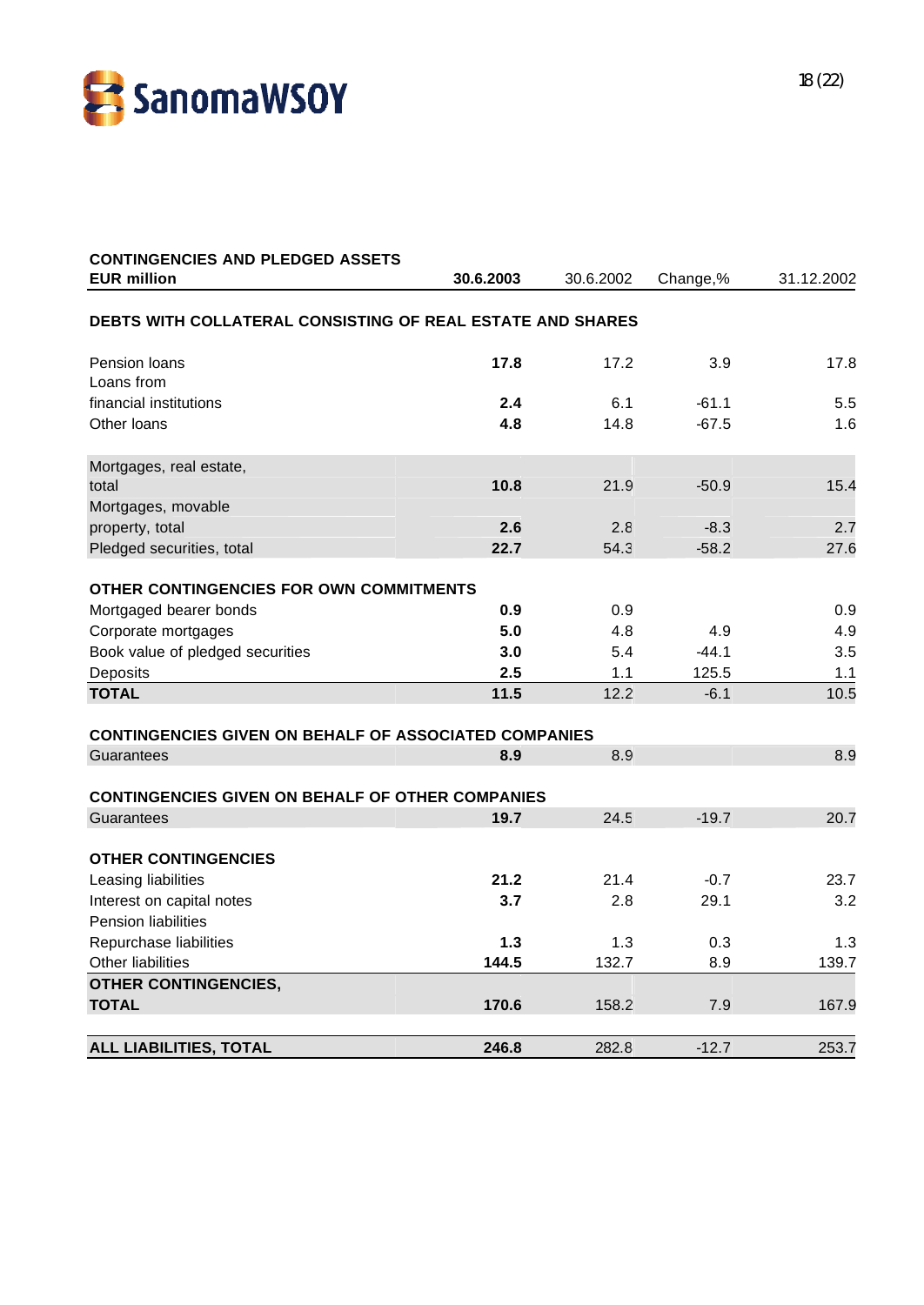![](_page_18_Picture_0.jpeg)

| NOMINAL VALUE OF THE GROUP'S OPEN DERIVATIVE CONTRACTS                      |           |           |          |            |
|-----------------------------------------------------------------------------|-----------|-----------|----------|------------|
| <b>EUR million</b>                                                          | 30.6.2003 | 30.6.2002 | Change,% | 31.12.2002 |
|                                                                             |           |           |          |            |
| <b>INTEREST RATE DERIVATIVES</b>                                            |           |           |          |            |
| Options                                                                     |           |           |          |            |
| Purchased                                                                   | 580.0     | 480.0     | 20.8     | 480.0      |
| Written                                                                     | 254.8     | 200.0     | 27.4     | 200.0      |
| Interest rate swaps                                                         | 380.0     | 360.0     | 5.6      | 380.0      |
| <b>TOTAL</b>                                                                | 1,214.8   | 1,040.0   | 16.8     | 1,060.0    |
| <b>CURRENCY DERIVATIVES</b>                                                 |           |           |          |            |
| Forward contracts                                                           | 57.6      | 29.0      | 99.0     | 45.1       |
| <b>TOTAL</b>                                                                | 57.6      | 29.0      | 99.0     | 45.1       |
| <b>SHARE DERIVATIVES</b>                                                    |           |           |          |            |
| Forward contracts                                                           |           | 12.2      |          |            |
| <b>TOTAL</b>                                                                |           | 12.2      |          |            |
|                                                                             |           |           |          |            |
| <b>TOTAL</b>                                                                | 1,272.4   | 1,081.1   | 17.7     | 1,105.1    |
| MARKET VALUE OF THE GROUP'S OPEN DERIVATIVE CONTRACTS<br><b>EUR million</b> | 30.6.2003 | 30.6.2002 | Change,% | 31.12.2002 |
|                                                                             |           |           |          |            |
| <b>INTEREST RATE DERIVATIVES</b>                                            |           |           |          |            |
| Options                                                                     |           |           |          |            |
| Purchased                                                                   | 0.2       | 0.7       | $-74.6$  | 0.0        |
| Written                                                                     | $-4.6$    | $-0.6$    | $-682.1$ | $-2.9$     |
| Interest rate swaps                                                         | $-5.6$    | 1.4       |          | $-4.8$     |
| <b>TOTAL</b>                                                                | $-10.0$   | 1.5       |          | $-7.7$     |
| <b>CURRENCY DERIVATIVES</b>                                                 |           |           |          |            |
| Forward contracts                                                           | $-0.8$    | 1.4       |          | $-0.8$     |
| <b>TOTAL</b>                                                                | $-0.8$    | 1.4       |          | $-0.8$     |
| <b>SHARE DERIVATIVES</b>                                                    |           |           |          |            |
| Forward contracts                                                           |           | 0.3       |          |            |
| <b>TOTAL</b>                                                                |           | 0.3       |          |            |
|                                                                             |           |           |          |            |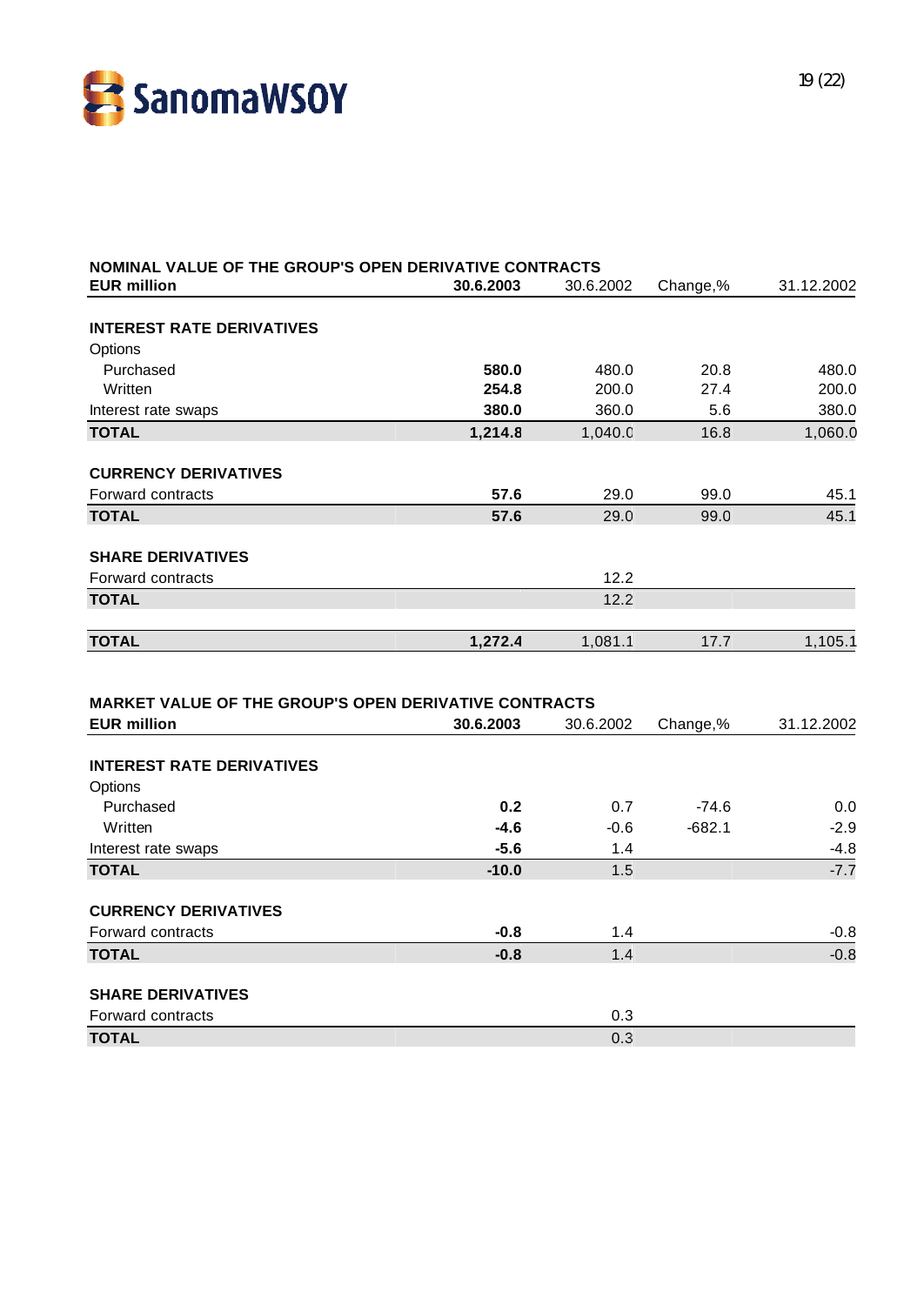![](_page_19_Picture_0.jpeg)

| <b>GROUP INCOME STATEMENT BY QUARTER</b> |         |         |         |         |         |           |          |
|------------------------------------------|---------|---------|---------|---------|---------|-----------|----------|
|                                          | $1 - 3$ | $4-6$   | $1 - 3$ | $4-6$   | $7-9$   | $10 - 12$ | $1 - 12$ |
| <b>EUR million</b>                       | 2003    | 2003    | 2002    | 2002    | 2002    | 2002      | 2002     |
| <b>NET SALES</b>                         | 564.0   | 599.3   | 559.0   | 584.5   | 553.4   | 661.0     | 2,357.8  |
| Increase (+) / decrease (-)              |         |         |         |         |         |           |          |
| in inventories of                        |         |         |         |         |         |           |          |
| finished goods                           |         |         |         |         |         |           |          |
| and work in progress                     | 4.4     | $-0.3$  | 4.7     | $-0.7$  | 0.0     | $-3.1$    | 1.0      |
| Production for own use                   | 0.4     | 0.2     | 0.1     | 0.1     | 0.0     | 0.5       | 0.8      |
| Other operating income                   | 7.1     | 20.3    | 25.2    | 16.5    | 8.4     | 19.6      | 69.8     |
| Share of result of                       |         |         |         |         |         |           |          |
| associated companies                     | 1.6     | 3.4     | 1.0     | 5.1     | 3.1     | 3.9       | 13.1     |
| Materials and services                   | 247.1   | 251.5   | 250.6   | 251.8   | 246.2   | 277.5     | 1,026.0  |
| Personnel expenses                       | 143.6   | 144.1   | 143.5   | 143.1   | 135.0   | 164.2     | 585.8    |
| Depreciation and                         |         |         |         |         |         |           |          |
| decrease in value                        | 50.4    | 48.0    | 56.6    | 51.2    | 49.8    | 54.4      | 212.0    |
| Other operating expenses                 | 121.5   | 118.8   | 125.4   | 116.7   | 114.9   | 127.2     | 484.3    |
| <b>OPERATING PROFIT</b>                  | 14.8    | 60.5    | 14.0    | 42.7    | 19.1    | 58.6      | 134.4    |
| Financial income                         | 4.7     | 6.8     | 31.4    | 16.4    | 10.2    | 12.8      | 70.8     |
| Financial expenses                       | 19.6    | 8.0     | 21.5    | 29.1    | 34.4    | 13.5      | 98.5     |
| <b>RESULT BEFORE</b>                     |         |         |         |         |         |           |          |
| <b>EXTRAORDINARY ITEMS</b>               | $-0.1$  | 59.3    | 23.9    | 30.0    | $-5.1$  | 57.9      | 106.7    |
|                                          |         |         |         |         |         |           |          |
| <b>Extraordinary items</b>               | 0.0     | 0.0     | 0.0     | 0.0     | 0.0     | 6.1       | 6.1      |
| <b>RESULT AFTER</b>                      |         |         |         |         |         |           |          |
| <b>EXTRAORDINARY ITEMS</b>               | $-0.1$  | 59.3    | 23.9    | 30.0    | $-5.1$  | 64.0      | 112.7    |
| Direct taxes                             | $-6.1$  | $-16.2$ | $-12.8$ | $-17.8$ | $-11.5$ | $-22.1$   | $-64.2$  |
| Minority interests                       | $-1.0$  | $-0.6$  | $-1.1$  | $-2.0$  | $-3.0$  | $-5.3$    | $-11.4$  |
| <b>RESULT FOR THE PERIOD</b>             | $-7.1$  | 42.6    | 9.9     | 10.3    | $-19.6$ | 36.6      | 37.2     |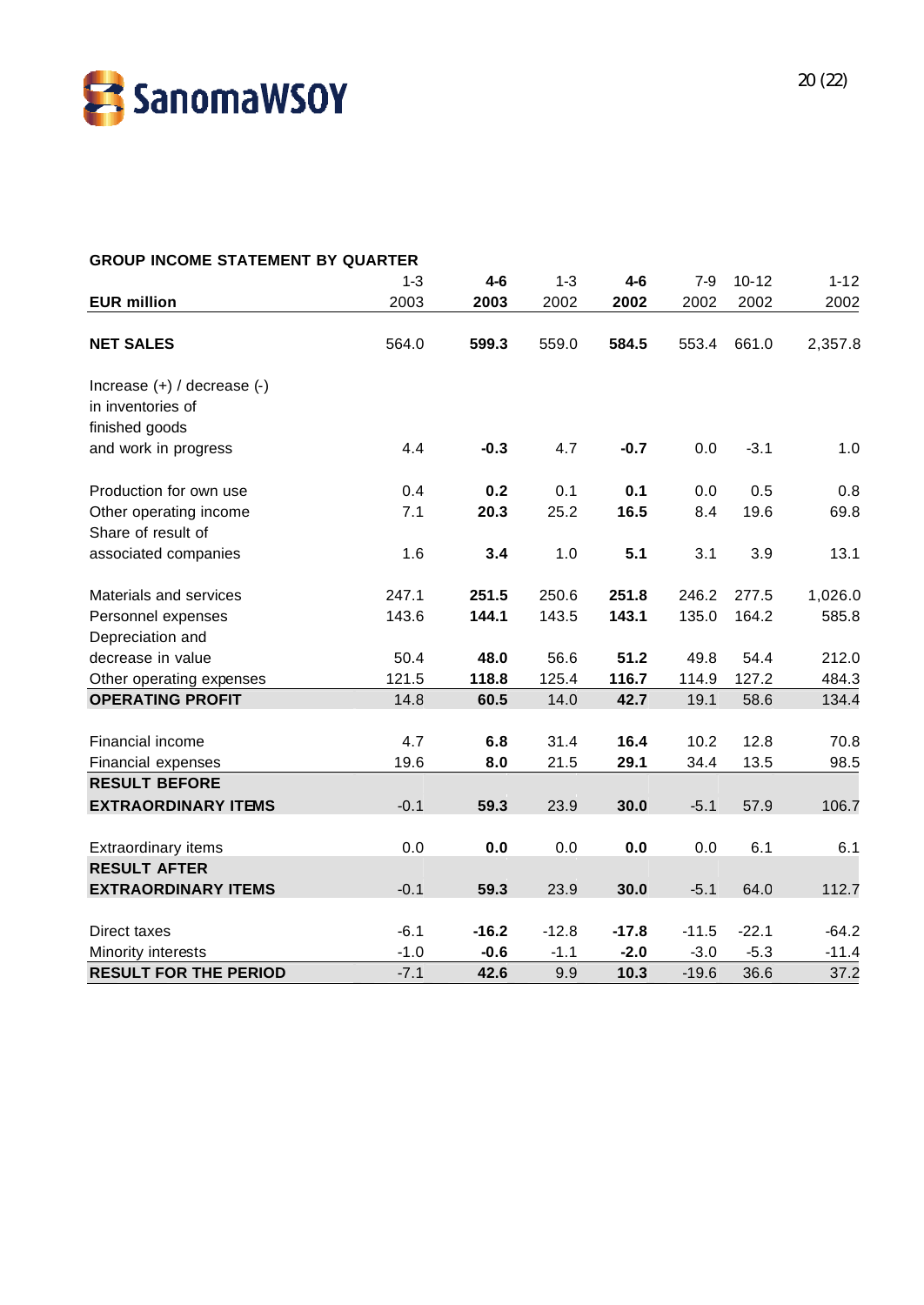![](_page_20_Picture_0.jpeg)

| <b>NET SALES BY BUSINESS AREA</b> |         |         |         |         |         |           |          |
|-----------------------------------|---------|---------|---------|---------|---------|-----------|----------|
|                                   | $1 - 3$ | $4 - 6$ | $1 - 3$ | $4 - 6$ | $7-9$   | $10 - 12$ | $1 - 12$ |
| <b>EUR million</b>                | 2003    | 2003    | 2002    | 2002    | 2002    | 2002      | 2002     |
| <b>SANOMA MAGAZINES</b>           |         |         |         |         |         |           |          |
| Sanoma Uitgevers                  | 110.3   | 114.8   | 110.7   | 124.2   | 112.3   | 143.8     | 491.1    |
| Sanoma Magazines                  |         |         |         |         |         |           |          |
| Finland                           | 41.1    | 42.2    | 40.3    | 41.5    | 36.7    | 46.4      | 164.8    |
| Sanoma Magazines                  |         |         |         |         |         |           |          |
| Belgium                           | 36.5    | 40.3    | 36.0    | 39.7    | 35.4    | 41.0      | 152.2    |
| Sanoma Magazines                  |         |         |         |         |         |           |          |
| International                     | 22.4    | 27.8    | 25.0    | 23.9    | 20.2    | 26.9      | 95.9     |
| Aldipress                         | 48.6    | 51.0    | 50.1    | 53.9    | 55.3    | 55.7      | 215.0    |
| Intracompany                      |         |         |         |         |         |           |          |
| transactions                      | $-26.6$ | $-25.3$ | $-25.9$ | $-27.2$ | $-28.6$ | $-29.2$   | $-110.9$ |
| <b>TOTAL</b>                      | 232.3   | 250.8   | 236.2   | 256.0   | 231.3   | 284.6     | 1,008.1  |
|                                   |         |         |         |         |         |           |          |
| <b>SANOMA</b>                     |         |         |         |         |         |           |          |
| Helsingin Sanomat                 | 66.1    | 63.8    | 65.7    | 66.3    | 58.0    | 64.4      | 254.4    |
| <b>IS Business Unit</b>           | 23.1    | 24.7    | 22.1    | 22.8    | 23.4    | 23.8      | 92.1     |
| Kymen Lehtimedia                  | 12.7    | 13.7    | 12.3    | 13.4    | 12.4    | 13.5      | 51.7     |
| <b>Others</b>                     | 50.2    | 50.7    | 51.1    | 51.7    | 48.0    | 50.0      | 200.7    |
| Intracompany                      |         |         |         |         |         |           |          |
| transactions                      | $-40.7$ | $-40.4$ | $-40.9$ | $-41.1$ | $-39.0$ | $-39.8$   | $-160.8$ |
| <b>TOTAL</b>                      | 111.5   | 112.4   | 110.3   | 113.2   | 102.8   | 111.9     | 438.1    |
|                                   |         |         |         |         |         |           |          |
| <b>WSOY</b>                       |         |         |         |         |         |           |          |
| Publishing                        | 31.3    | 44.2    | 30.3    | 42.5    | 30.7    | 40.0      | 143.5    |
| Printing                          | 15.1    | 13.4    | 15.9    | 15.6    | 15.3    | 15.9      | 62.7     |
| Calendar operations               | 1.6     | 2.6     | 1.7     | 3.3     | 12.2    | 17.4      | 34.5     |
| <b>Others</b>                     | 1.0     | 1.1     | 0.9     | 0.9     | 1.0     | 1.0       | 3.7      |
| Intracompany                      |         |         |         |         |         |           |          |
| transactions                      | $-6.6$  | $-6.7$  | $-6.6$  | $-6.4$  | $-6.9$  | $-8.7$    | $-28.6$  |
| <b>TOTAL</b>                      | 42.4    | 54.6    | 42.2    | 55.8    | 52.2    | 65.6      | 215.9    |
| <b>SWELCOM</b>                    |         |         |         |         |         |           |          |
| Nelonen                           | 13.6    | 15.2    | 12.7    | 12.5    | 10.1    | 14.0      | 49.3     |
| <b>HTV</b>                        | 9.2     | 9.5     | 6.5     | 6.7     | 7.0     | 7.9       | 28.1     |
| Others                            | 2.7     | $-0.3$  | 3.3     | 2.3     | 2.6     | 3.1       | 11.3     |
| Intracompany                      |         |         |         |         |         |           |          |
| transactions                      | $-0.6$  | 2.5     | $-1.0$  | $-0.4$  | $-0.5$  | $-0.6$    | $-2.5$   |
| <b>TOTAL</b>                      | 24.9    | 26.9    | 21.5    | 21.1    | 19.2    | 24.4      | 86.1     |
|                                   |         |         |         |         |         |           |          |